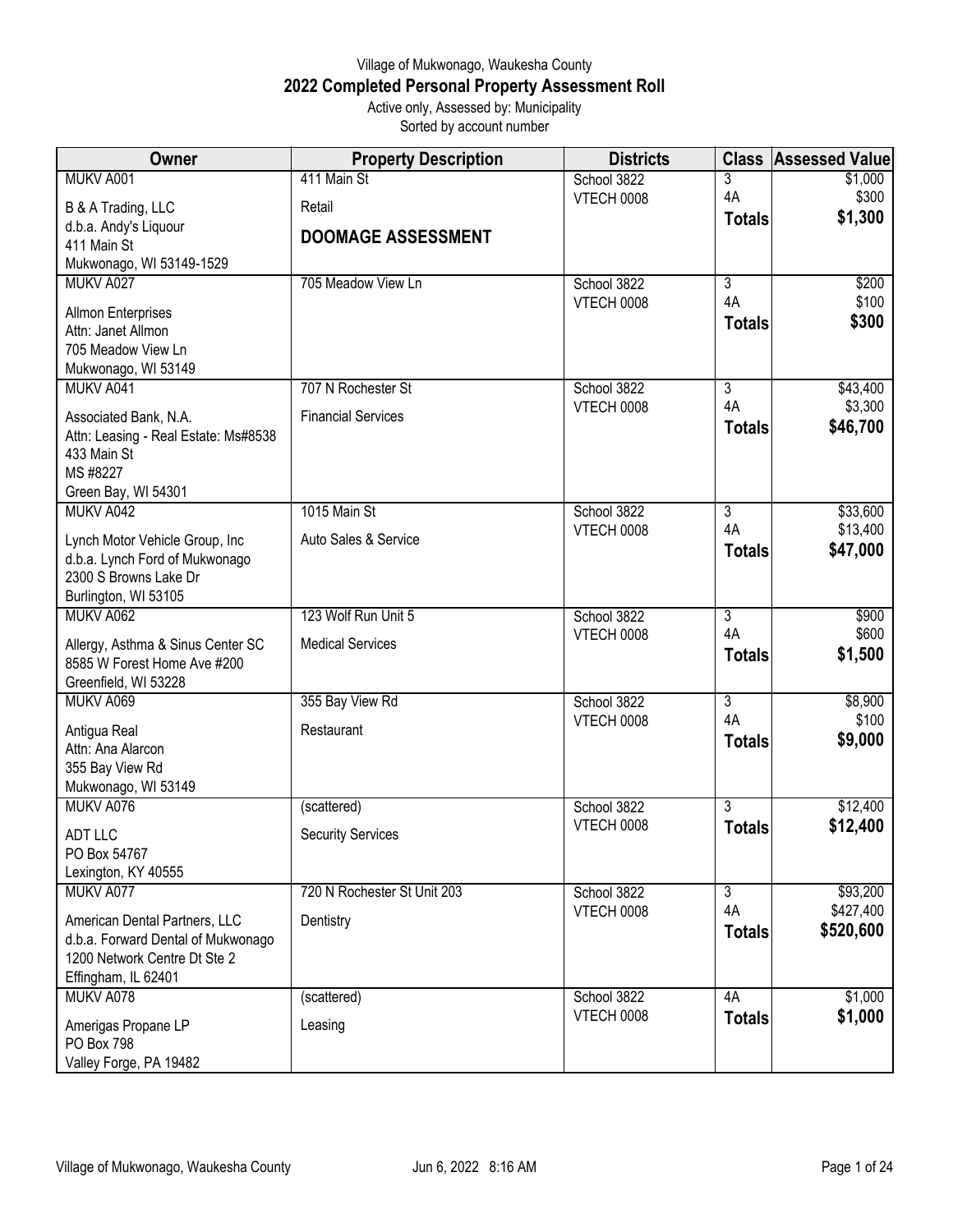| Owner                                                                                                           | <b>Property Description</b>              | <b>Districts</b>                      | <b>Class</b>                    | <b>Assessed Value</b> |
|-----------------------------------------------------------------------------------------------------------------|------------------------------------------|---------------------------------------|---------------------------------|-----------------------|
| MUKV A079                                                                                                       | 1012 Main St                             | School 3822                           | 3                               | \$22,800              |
| Accent on Dance Mukwonago, LLC<br>1012 Main St                                                                  | Recreation                               | <b>VTECH 0008</b>                     | 4A<br><b>Totals</b>             | \$800<br>\$23,600     |
| Mukwonago, WI 53149                                                                                             |                                          |                                       |                                 |                       |
| MUKV A081                                                                                                       | 723 N Rochester St                       | School 3822                           | $\overline{3}$<br>4A            | \$11,000              |
| Advance Stores Company, Inc #108860 Retail<br>Attn: Ryan LLC<br>PO Box 56607                                    |                                          | <b>VTECH 0008</b>                     | <b>Totals</b>                   | \$5,300<br>\$16,300   |
| Atlanta, GA 30343                                                                                               |                                          |                                       |                                 |                       |
| MUKV A082<br>AMI Asset Management, Inc<br>807 Swan Dr<br>Mukwonago, WI 53149                                    | 807 Swan Dr<br><b>Financial Services</b> | School 3822<br><b>VTECH 0008</b>      | $\overline{3}$<br><b>Totals</b> | \$3,800<br>\$3,800    |
| MUKV A083                                                                                                       | 240 Maple Ave                            | School 3822                           | $\overline{3}$                  | \$600                 |
| American Messaging Services LLC<br>PO Box 478<br>Colleyville, TX 76034                                          | Paging 517312                            | TID <sub>3</sub><br>VTECH 0008        | <b>Totals</b>                   | \$600                 |
| MUKV A084                                                                                                       | 225 Bay View Rd Unit 300                 | School 3822                           | 3                               | \$300                 |
| Affordable Cuts                                                                                                 | <b>Personal Services</b>                 | <b>VTECH 0008</b>                     | 4A                              | \$500                 |
| 12520 W Grange Ave<br>New Berlin, WI 53151-8222                                                                 | <b>DOOMAGE ASSESSMENT</b>                |                                       | <b>Totals</b>                   | \$800                 |
| MUKV A085                                                                                                       | 1231 S Rochester St Unit 210             | School 3822                           | $\overline{3}$                  | \$800                 |
| Athletico, LTD<br>Attn: Marvin F Poer & Company<br>PO Box 802206<br>Dallas, TX 75380-2206                       | Physical Therapy                         | TID <sub>3</sub><br><b>VTECH 0008</b> | 4A<br><b>Totals</b>             | \$3,500<br>\$4,300    |
| MUKV A091                                                                                                       | 851 Greenridge Center                    | School 3822                           | $\overline{3}$                  | \$600                 |
| American Greetings Corporation<br>Attn: Tax Dept<br>One American Blvd<br>Cleveland, OH 44145-8151               | Wholesale                                | <b>VTECH 0008</b>                     | <b>Totals</b>                   | \$600                 |
| MUKV A093                                                                                                       | 111 E Wolf Run                           | School 3822                           | 3                               | \$170,200             |
| Aldi Inc, (Wisconsin #64046)<br>Attn: Ryan Tax Compliance Services<br>LLC<br>PO Box 460049<br>Houston, TX 77056 | Grocery Retail                           | <b>VTECH 0008</b>                     | 4A<br><b>Totals</b>             | \$24,100<br>\$194,300 |
| MUKV A096                                                                                                       | 525 Bay View Rd                          | School 3822                           | 3                               | \$61,600              |
| <b>Access Endodontics LLC</b><br>d.b.a. Mukwonago Endodontics<br>720 Thomas Ln Ste 100<br>Brookfield, WI 53005  | Dentistry                                | <b>VTECH 0008</b>                     | 4A<br><b>Totals</b>             | \$1,200<br>\$62,800   |
| MUKV A097                                                                                                       | 100 Main St                              | School 3822                           | $\overline{3}$                  | \$1,200               |
| Allstate Insurance Company<br>PO Box 37945<br>Charlotte, NC 28237-7945                                          | <b>Insurance Service &amp; Sales</b>     | <b>VTECH 0008</b>                     | 4A<br><b>Totals</b>             | \$1,000<br>\$2,200    |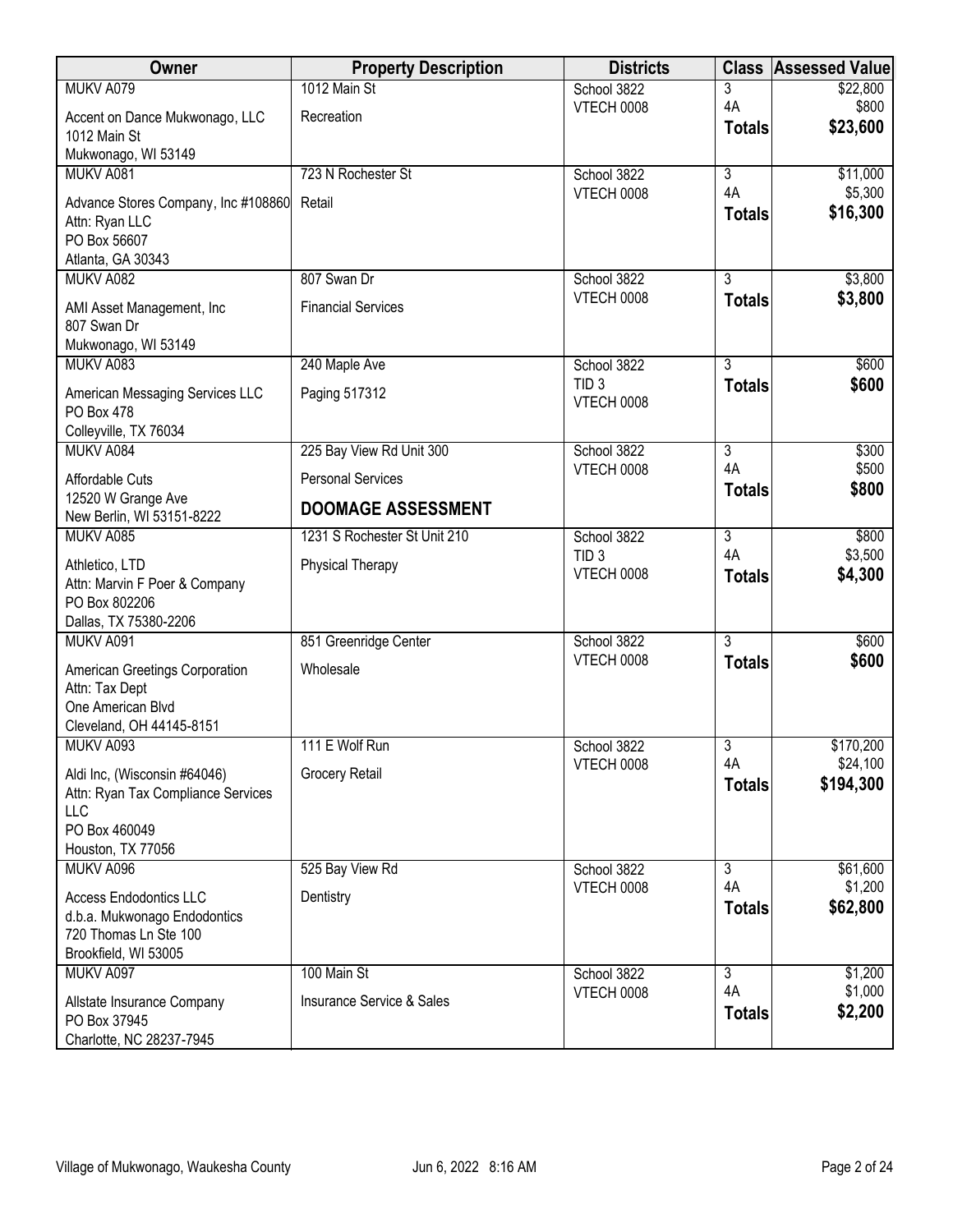| Owner                                                                                                                     | <b>Property Description</b>          | <b>Districts</b>                      | <b>Class</b>        | <b>Assessed Value</b> |
|---------------------------------------------------------------------------------------------------------------------------|--------------------------------------|---------------------------------------|---------------------|-----------------------|
| MUKV A098                                                                                                                 | 615 S Rochester St                   | School 3822                           |                     | \$500                 |
| American Family Mutual Insurance Co.<br>S.I.                                                                              | Services                             | <b>VTECH 0008</b>                     | <b>Totals</b>       | \$500                 |
| PO Box 4747                                                                                                               |                                      |                                       |                     |                       |
| Oak Brook, IL 60522-4747                                                                                                  |                                      |                                       |                     |                       |
| MUKV A100                                                                                                                 | 667 Perkins Dr                       | School 3822                           | $\overline{3}$      | \$2,900               |
| All Seasons Facility Maintenance, Inc<br>PO Box 6                                                                         | Lawn & Snow Maintenance              | VTECH 0008                            | 4A<br><b>Totals</b> | \$1,900<br>\$4,800    |
| North Prairie, WI 53135                                                                                                   | <b>DOOMAGE ASSESSMENT</b>            |                                       |                     |                       |
| MUKV A101                                                                                                                 | 120 Chapman Farm Blvd                | School 3822                           | 3                   | \$146,900             |
| Aurora Medical Group, Inc.<br>(C274: Mukwonago)<br>PO Box 341880<br>750 W Virginia St                                     | <b>Medical Services</b>              | <b>VTECH 0008</b>                     | 4A<br><b>Totals</b> | \$67,200<br>\$214,100 |
| Milwaukee, WI 53234-1880<br>MUKV A102                                                                                     | 915 Main St                          | School 3822                           | $\overline{3}$      | \$7,300               |
| Amazon.Com Services, LLC<br>PO Box 743068                                                                                 | Wholesale                            | TID <sub>4</sub><br><b>VTECH 0008</b> | <b>Totals</b>       | \$7,300               |
| Dallas, TX 75374                                                                                                          |                                      |                                       |                     |                       |
| MUKV A103                                                                                                                 | (scattered)                          | School 3822                           | 4A                  | \$2,500               |
| Aramark Refreshment Services, LLC<br>PO Box 5316                                                                          | Wholesale                            | <b>VTECH 0008</b>                     | <b>Totals</b>       | \$2,500               |
| Oak Brook, IL 60522                                                                                                       |                                      |                                       |                     |                       |
| MUKV A104                                                                                                                 | (scattered)                          | School 3822                           | 4A                  | \$3,900               |
| Advanced Disposal Services Solid Wast<br>Management<br>Attn: Marvin F Poer & Co<br>PO Box 802206<br>Dallas, TX 75380-2206 | <b>Waste Services</b>                | <b>VTECH 0008</b>                     | <b>Totals</b>       | \$3,900               |
| MUKV B004                                                                                                                 | 525 S Rochester St                   | School 3822                           | 3                   | \$2,500               |
| Meyers Jewelers                                                                                                           | Jewelry Sales & Repair               | VTECH 0008                            | <b>Totals</b>       | \$2,500               |
| Attn: Tom Meyers<br>525 S Rochester St<br>Mukwonago, WI 53149                                                             | <b>DOOMAGE ASSESSMENT</b>            |                                       |                     |                       |
| MUKV B010                                                                                                                 | 212 Pearl Ave                        | School 3822                           | $\overline{3}$      | \$400                 |
| Bissett & Manke Insurance Agency LLC<br>Attn: Brian Bauer<br>212 Pearl Ave<br>Mukwonago, WI 53149-1407                    | <b>Insurance Service &amp; Sales</b> | <b>VTECH 0008</b>                     | <b>Totals</b>       | \$400                 |
| MUKV B012                                                                                                                 | 707 E Veterans Way                   | School 3822                           | 3                   | \$30,500              |
| Race Orthodontics SC<br>12720 W North Ave Bldg B<br>Brookfield, WI 53005                                                  | <b>Orthodontic Services</b>          | VTECH 0008                            | 4A<br><b>Totals</b> | \$1,000<br>\$31,500   |
| MUKV B027                                                                                                                 | 639 Baxter Dr                        | School 3822                           | $\overline{3}$      | \$400                 |
| Boldt Contractors, Inc.<br>639 Baxter Dr<br>Mukwonago, WI 53149                                                           | Heating & Air Conditioning           | <b>VTECH 0008</b>                     | 4A<br><b>Totals</b> | \$200<br>\$600        |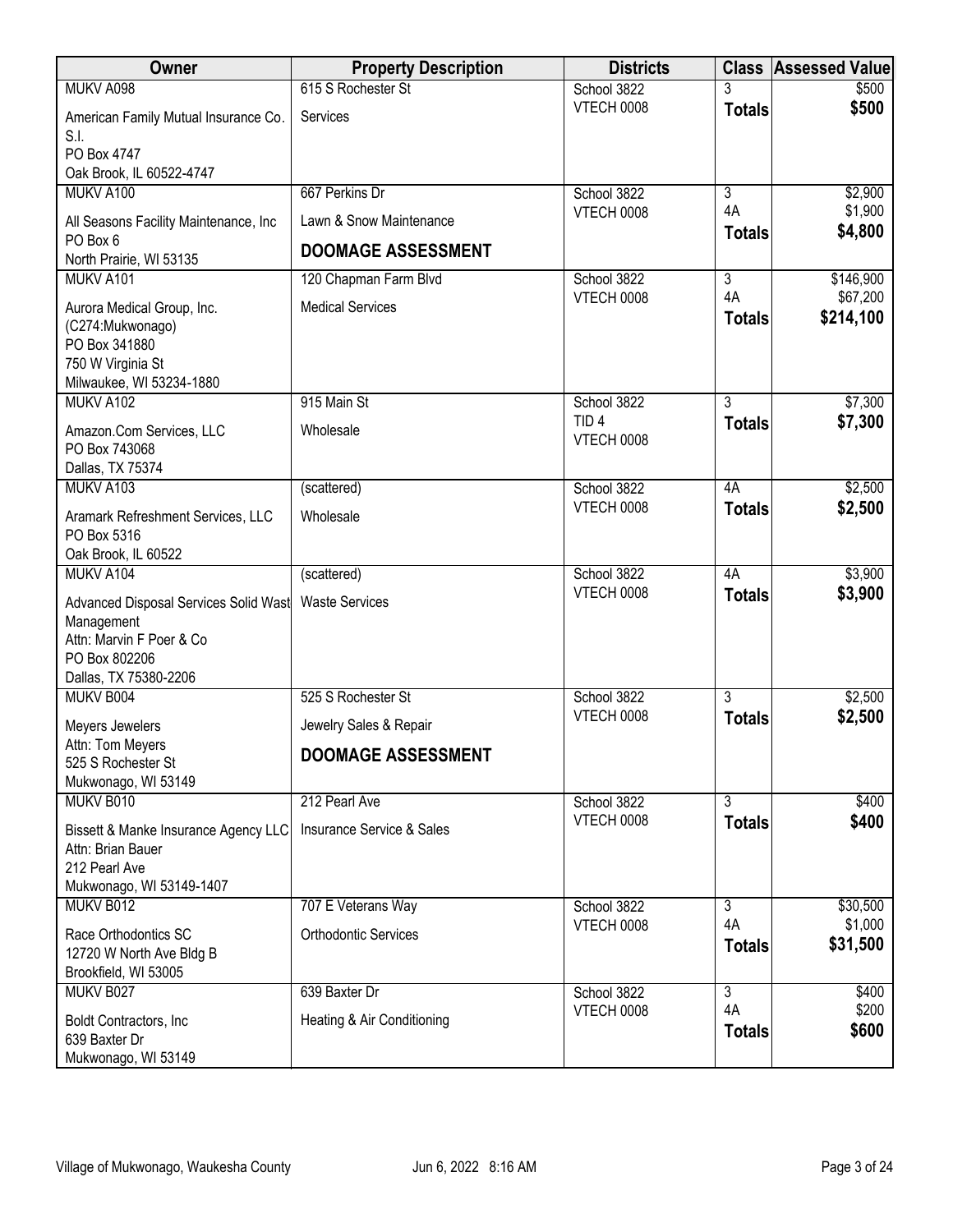| Owner                                                                                                              | <b>Property Description</b> | <b>Districts</b>                      | <b>Class</b>                    | <b>Assessed Value</b> |
|--------------------------------------------------------------------------------------------------------------------|-----------------------------|---------------------------------------|---------------------------------|-----------------------|
| MUKV B036                                                                                                          | 920 Greenwald Ct Unit 600   | School 3822                           | 3                               | \$3,300               |
| Shanahan's Coffee House and Deli                                                                                   | Coffee Shop                 | <b>VTECH 0008</b>                     | 4A                              | \$6,700<br>\$10,000   |
| 920 Greenwald Unit 600<br>Mukwonago, WI 53149                                                                      | <b>DOOMAGE ASSESSMENT</b>   |                                       | <b>Totals</b>                   |                       |
| MUKV B037                                                                                                          | 225 Bay View Rd Unit 200    | School 3822                           | 4A                              | \$400                 |
| LBJ Industries LLC<br>d.b.a. Mukwonago Coin Laundry<br>Attn: Bob Hoelzl<br>1461 S River Rd<br>New Berlin, WI 53151 | <b>Laundry Services</b>     | <b>VTECH 0008</b>                     | <b>Totals</b>                   | \$400                 |
| MUKV B042                                                                                                          | 121 Wolf Run Unit 3         | School 3822                           | $\overline{3}$                  | \$33,200              |
| James L Bialk, DDS, SC<br>121 Wolf Run #3<br>Mukwonago, WI 53149                                                   | Dentistry                   | TID <sub>3</sub><br><b>VTECH 0008</b> | 4A<br><b>Totals</b>             | \$1,300<br>\$34,500   |
| MUKV B056                                                                                                          | 215 Bay View Rd Unit C      | School 3822                           | $\overline{3}$                  | \$16,900              |
| Boneyard Pub & Grill<br>Attn: Jim Jones<br>215C Bay View Rd<br>Mukwonago, WI 53149                                 | Bar & Grill                 | VTECH 0008                            | 4A<br><b>Totals</b>             | \$18,800<br>\$35,700  |
| MUKV B061                                                                                                          | 890 Main St                 | School 3822                           | $\overline{3}$                  | \$42,400              |
| Vet Cor of Mukwonago<br>141 Longwater Dr Ste 108<br>Norwell, MA 02061                                              | Veterinarian Services       | <b>VTECH 0008</b>                     | 4A<br><b>Totals</b>             | \$25,100<br>\$67,500  |
| MUKV B062                                                                                                          | 927 Main St                 | School 3822                           | $\overline{3}$                  | \$2,600               |
| Blue Bay Inc                                                                                                       | Restaurant                  | TID <sub>4</sub><br>VTECH 0008        | 4A                              | \$6,900               |
| Attn: Vlaznim Islami<br>927 Main St<br>Mukwonago, WI 53149-1728                                                    | <b>DOOMAGE ASSESSMENT</b>   |                                       | <b>Totals</b>                   | \$9,500               |
| MUKV B065                                                                                                          | 945 Greenwald Ct            | School 3822                           | $\overline{3}$                  | \$81,300              |
| Nrd, LLC                                                                                                           | Lodging                     | <b>VTECH 0008</b>                     | 4A                              | \$88,700              |
| 945 Greenwald Ct                                                                                                   |                             |                                       | <b>Totals</b>                   | \$170,000             |
| Mukwonago, WI 53149                                                                                                | <b>DOOMAGE ASSESSMENT</b>   |                                       |                                 |                       |
| MUKV B071                                                                                                          | 730 Fox St                  | School 3822<br>VTECH 0008             | $\overline{3}$<br><b>Totals</b> | \$600<br>\$600        |
| Bank of America Leasing and Capital,<br>LLC<br>PO Box 105578<br>Atlanta, GA 30348                                  | Leasing                     |                                       |                                 |                       |
| MUKV B072                                                                                                          | 743 Stoecker Farm Ave       | School 3822                           | 3                               | \$2,400               |
| <b>Brook Furniture Rental Inc</b><br>100 N Field Dr Ste#220<br>Lake Forest, IL 60045                               | Rentals                     | <b>VTECH 0008</b>                     | <b>Totals</b>                   | \$2,400               |
| MUKV C002                                                                                                          | (scattered)                 | School 3822                           | 4A                              | \$14,900              |
| The Coca-Cola Company<br>Attn: Fountain Property Tax NAT 8<br>PO Box 1734<br>Atlanta, GA 30301                     | Leasing                     | <b>VTECH 0008</b>                     | <b>Totals</b>                   | \$14,900              |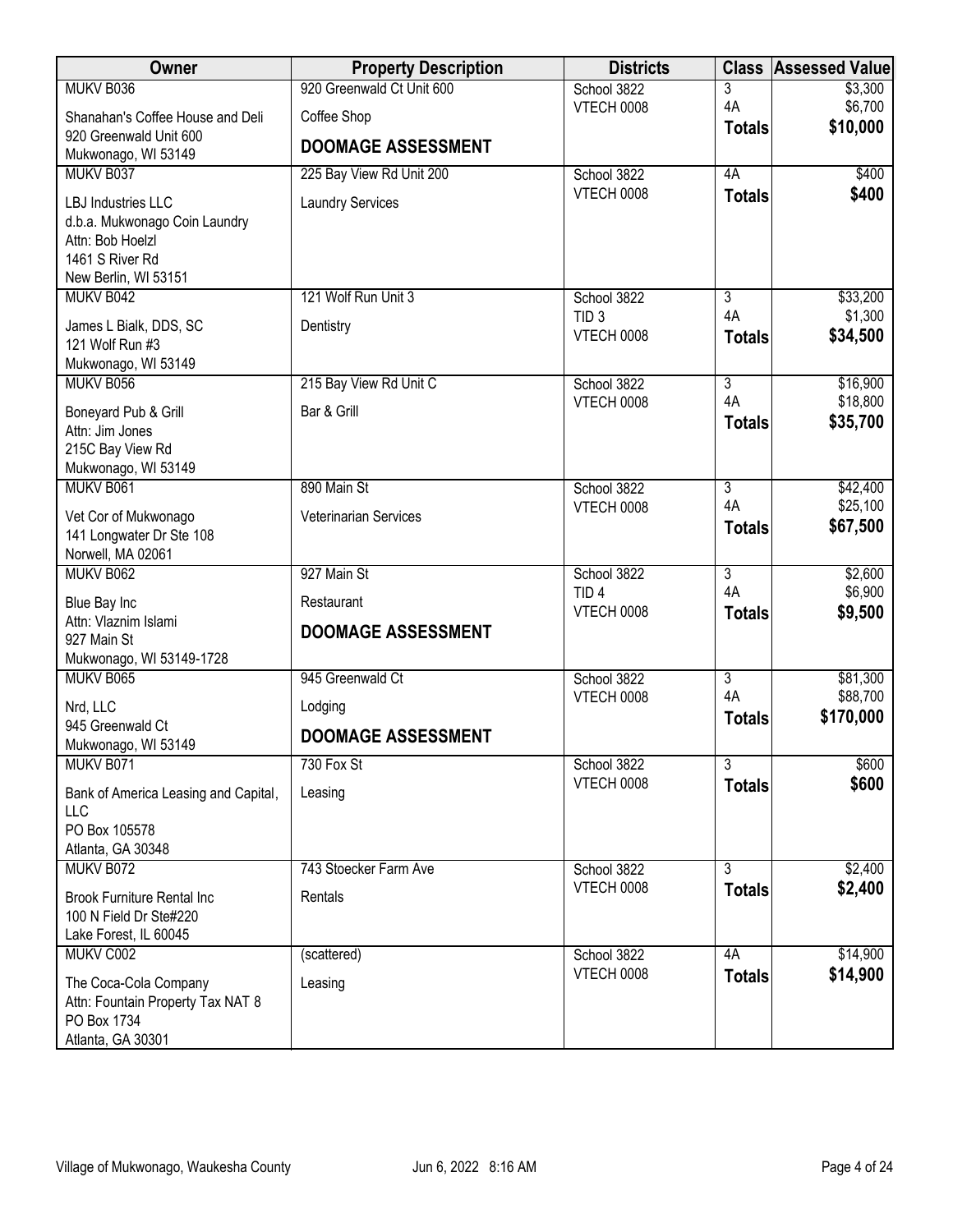| Owner                                                               | <b>Property Description</b>  | <b>Districts</b>                 | <b>Class</b>         | <b>Assessed Value</b> |
|---------------------------------------------------------------------|------------------------------|----------------------------------|----------------------|-----------------------|
| MUKV C004                                                           | 875 S Rochester St           | School 3822                      | 3                    | \$36,800              |
| Citizens Bank - Mukwonago (875 S                                    | <b>Financial Services</b>    | <b>VTECH 0008</b>                | 4A                   | \$3,300<br>\$40,100   |
| Rochester St)                                                       |                              |                                  | <b>Totals</b>        |                       |
| <b>PO Box 223</b>                                                   |                              |                                  |                      |                       |
| Mukwonago, WI 53149-0223<br>MUKV C006                               | 301 N Rochester St           | School 3822                      | $\overline{3}$       | \$234,400             |
|                                                                     |                              | VTECH 0008                       | 4A                   | \$40,000              |
| Citizens Bank - Mukwonago (301 N                                    | <b>Financial Services</b>    |                                  | <b>Totals</b>        | \$274,400             |
| Rochester St)<br>PO Box 223                                         | <b>DOOMAGE ASSESSMENT</b>    |                                  |                      |                       |
| Mukwonago, WI 53149-0223                                            |                              |                                  |                      |                       |
| MUKV C013                                                           | 945 Main St                  | School 3822                      | $\overline{3}$       | \$4,300               |
| C & M Auto Parts Mukwonago Inc                                      | Retail                       | TID <sub>4</sub>                 | <b>Totals</b>        | \$4,300               |
| Attn: Matthew Perry                                                 |                              | <b>VTECH 0008</b>                |                      |                       |
| 945 Main St                                                         |                              |                                  |                      |                       |
| Mukwonago, WI 53149                                                 |                              |                                  |                      |                       |
| MUKV C044                                                           | 306 N Rochester St           | School 3822<br>VTECH 0008        | $\overline{3}$<br>4A | \$4,200<br>\$400      |
| Citizens Bank - Mukwonago (306 N                                    | <b>Financial Services</b>    |                                  | <b>Totals</b>        | \$4,600               |
| Rochester St)<br><b>PO Box 223</b>                                  |                              |                                  |                      |                       |
| Mukwonago, WI 53149-0223                                            |                              |                                  |                      |                       |
| MUKV C045                                                           | 1010 N Rochester St          | School 3822                      | 3                    | \$8,000               |
| Citizens Bank - Mukwonago (1010 N                                   | <b>Financial Services</b>    | <b>VTECH 0008</b>                | 4A                   | \$4,200               |
| Rochester)                                                          |                              |                                  | <b>Totals</b>        | \$12,200              |
| PO Box 223                                                          |                              |                                  |                      |                       |
| Mukwonago, WI 53149                                                 |                              |                                  |                      |                       |
| MUKV C054                                                           | 211 N Rochester St           | School 3822                      | 3<br>4A              | \$100                 |
| Child Family Therapeutic Center                                     | <b>Medical Services</b>      | <b>VTECH 0008</b>                | <b>Totals</b>        | \$1,500<br>\$1,600    |
| 211 N Rochester St                                                  | <b>DOOMAGE ASSESSMENT</b>    |                                  |                      |                       |
| Mukwonago, WI 53149<br>MUKV C055                                    | 603 N Rochester St           | School 3822                      | $\overline{3}$       | \$4,500               |
|                                                                     |                              | VTECH 0008                       | 4A                   | \$15,400              |
| Chiropractic First SC<br>603 N Rochester St                         | <b>Chiropractic Services</b> |                                  | <b>Totals</b>        | \$19,900              |
| Mukwonago, WI 53149                                                 | <b>DOOMAGE ASSESSMENT</b>    |                                  |                      |                       |
| MUKV C067                                                           | 250 E Wolf Run               | School 3822                      | 4A                   | \$6,900               |
| Chep Usa                                                            | Commercial                   | TID <sub>3</sub>                 | <b>Totals</b>        | \$6,900               |
| Attn: Indirect Tax                                                  |                              | <b>VTECH 0008</b>                |                      |                       |
| 5897 Windward Pkwy                                                  |                              |                                  |                      |                       |
| Alpharetta, GA 30005                                                |                              |                                  |                      |                       |
| MUKV C068                                                           | 756 Swan Dr                  | School 3822<br><b>VTECH 0008</b> | 3                    | \$400<br>\$400        |
| Choles Packaging LLC                                                | Packaging                    |                                  | <b>Totals</b>        |                       |
| Attn: Daniel G Choles<br>756 Swan Dr                                |                              |                                  |                      |                       |
| Mukwonago, WI 53149                                                 |                              |                                  |                      |                       |
| MUKV C078                                                           | 1090 N Rochester St          | School 3822                      | $\overline{3}$       | \$63,100              |
|                                                                     | Restaurant                   | <b>VTECH 0008</b>                | 4A                   | \$33,400              |
| Landon Enterprises of Wisconsin, LLC<br>d.b.a. Culvers of Mukwonago |                              |                                  | <b>Totals</b>        | \$96,500              |
| 8960 S San Angelo St                                                |                              |                                  |                      |                       |
| Goodyear, AZ 85338                                                  |                              |                                  |                      |                       |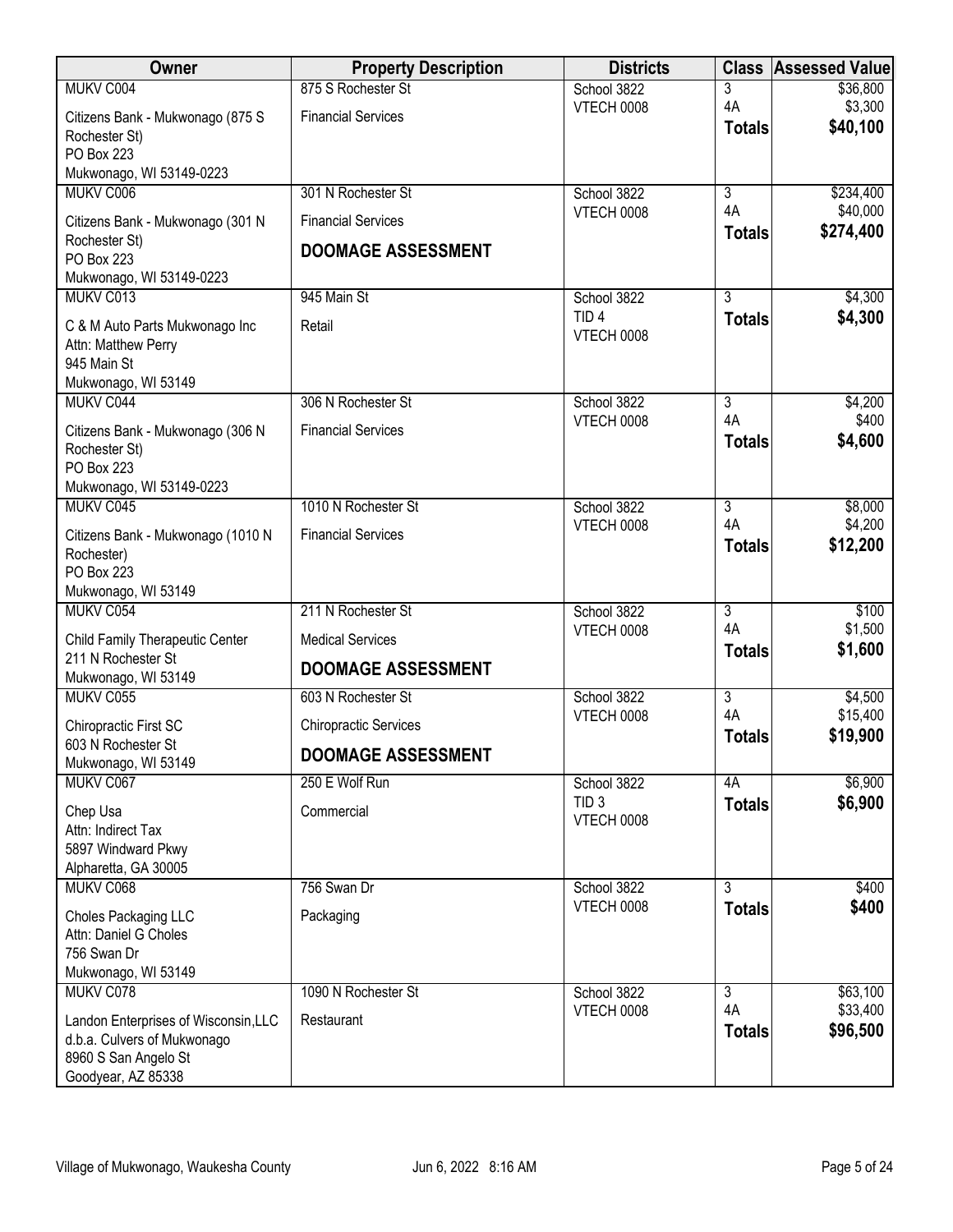| Owner                                                            | <b>Property Description</b>          | <b>Districts</b>                      |                      | <b>Class Assessed Value</b> |
|------------------------------------------------------------------|--------------------------------------|---------------------------------------|----------------------|-----------------------------|
| MUKV C086                                                        | 1009 E Veterans Way                  | School 3822                           |                      | \$100                       |
| Chiropractic Family Health Center                                | <b>Chiropractic Services</b>         | <b>VTECH 0008</b>                     | <b>Totals</b>        | \$100                       |
| Attn: George Barsamian<br>1009 E Veterans Way                    |                                      |                                       |                      |                             |
| Mukwonago, WI 53149                                              |                                      |                                       |                      |                             |
| MUKV C092                                                        | 461 River Crest Ct                   | School 3822                           | $\overline{3}$       | \$700                       |
| Campbell Construction JD, Inc.                                   | <b>Contractor Services</b>           | VTECH 0008                            | 4A<br><b>Totals</b>  | \$700<br>\$1,400            |
| 461 River Crest Ct<br>Mukwonago, WI 53149-1467                   | <b>DOOMAGE ASSESSMENT</b>            |                                       |                      |                             |
| MUKV C097                                                        | 400 Bay View Rd Unit C               | School 3822                           | $\overline{3}$       | \$2,500                     |
| <b>Cornerstone Counseling Services</b>                           | <b>Professional Services</b>         | TID <sub>4</sub><br><b>VTECH 0008</b> | <b>Totals</b>        | \$2,500                     |
| 400 Bay View Rd Unit C<br>Mukwonago, WI 53149                    | <b>DOOMAGE ASSESSMENT</b>            |                                       |                      |                             |
| MUKV C102                                                        | 108 Main St                          | School 3822                           | $\overline{3}$       | \$100                       |
| <b>Country Financial LLC</b>                                     | <b>Financial Services</b>            | VTECH 0008                            | 4A<br><b>Totals</b>  | \$500<br>\$600              |
| Attn: Jason Collins                                              | <b>DOOMAGE ASSESSMENT</b>            |                                       |                      |                             |
| 108 Main St<br>Mukwonago, WI 53149                               |                                      |                                       |                      |                             |
| MUKV C103                                                        | 101 Lake St                          | School 3822                           | $\overline{3}$       | \$1,000                     |
| Crazy Bears Pizza                                                | Restaurant                           | <b>VTECH 0008</b>                     | 4A                   | \$4,000<br>\$5,000          |
| 101 Lake St                                                      | <b>DOOMAGE ASSESSMENT</b>            |                                       | <b>Totals</b>        |                             |
| Mukwonago, WI 53149-1322<br>MUKV C104                            | 1146 N Rochester St Unit A           | School 3822                           | 3                    | \$39,700                    |
| Brew 52                                                          | Coffee & Breakfast Foods             | <b>VTECH 0008</b>                     | 4A                   | \$8,000                     |
| 1146 N Rochester St Unit A                                       |                                      |                                       | <b>Totals</b>        | \$47,700                    |
| Mukwonago, WI 53149                                              | <b>DOOMAGE ASSESSMENT</b>            |                                       |                      |                             |
| MUKV C105                                                        | 207 N Rochester St                   | School 3822<br><b>VTECH 0008</b>      | $\overline{3}$<br>4A | \$46,500<br>\$8,400         |
| Cousins Submarines, Inc.                                         | Restaurant                           |                                       | <b>Totals</b>        | \$54,900                    |
| N83 W13400 Leon Rd<br>Menomonee Falls, WI 53051                  |                                      |                                       |                      |                             |
| MUKV C106                                                        | 101 W Wolf Run                       | School 3822                           | 3                    | \$33,200                    |
| Cellular Sales of Wisconsin, LLC                                 | Retail                               | TID <sub>3</sub><br><b>VTECH 0008</b> | 4A                   | \$21,800                    |
| 9040 Executive Park Dr                                           |                                      |                                       | <b>Totals</b>        | \$55,000                    |
| Knoxville, TN 37923<br>MUKV C107                                 | 103 Lake St Unit 103B                | School 3822                           | $\overline{3}$       | \$5,200                     |
|                                                                  | Hair Salon                           | <b>VTECH 0008</b>                     | 4A                   | \$700                       |
| Chick & Classy<br>Attn: Ma Naing Tin                             |                                      |                                       | <b>Totals</b>        | \$5,900                     |
| 107 Lake St                                                      |                                      |                                       |                      |                             |
| Mukwonago, WI 53149-1322                                         |                                      |                                       |                      |                             |
| MUKV C108                                                        | 1012 Main St Unit D                  | School 3822<br>VTECH 0008             | 3<br><b>Totals</b>   | \$5,000<br>\$5,000          |
| Clutch Sports, LLC<br>Attn: Rocco Perugini and Dustin Lehmar     | Sports Camp                          |                                       |                      |                             |
| 1012 Main St Unit D                                              | <b>DOOMAGE ASSESSMENT</b>            |                                       |                      |                             |
| Mukwonago, WI 53149-1725                                         |                                      |                                       |                      |                             |
| MUKV D009                                                        | 121 Wolf Run Unit 2B                 | School 3822<br>TID <sub>3</sub>       | 3<br>4A              | \$1,600<br>\$400            |
| Debe, Rick                                                       | <b>Insurance Service &amp; Sales</b> | <b>VTECH 0008</b>                     | <b>Totals</b>        | \$2,000                     |
| d.b.a. Rick Debe Insurance Agency Inc<br>121 Wolf Run St Unit 2B |                                      |                                       |                      |                             |
| Mukwonago, WI 53149                                              |                                      |                                       |                      |                             |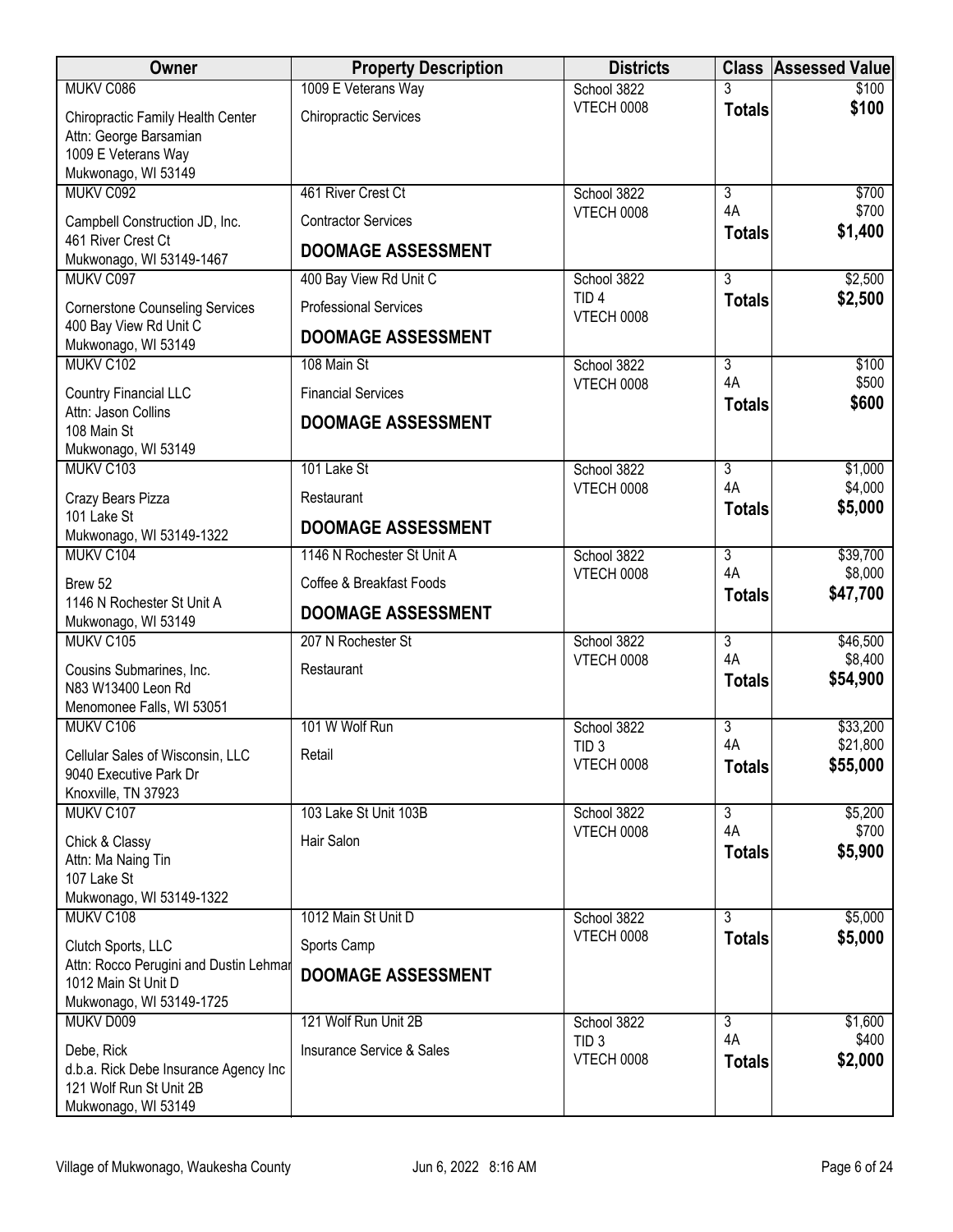| School 3822<br>\$400<br><b>VTECH 0008</b><br>\$400<br><b>Totals</b><br>C-Store<br>D C Properties, LLP<br>1243 Fox River Ct<br>Mukwonago, WI 53149<br>401 Jefferson St<br>MUKV D019<br>School 3822<br>$\overline{3}$<br>\$3,400<br>4A<br>\$400<br><b>VTECH 0008</b><br>Dynamic Awards and Apparel LLC<br>Retail<br>\$3,800<br><b>Totals</b><br>401 Jefferson St<br>Mukwonago, WI 53149<br>$\overline{3}$<br>\$10,900<br>School 3822<br>MUKV D022<br>(scattered)<br>\$10,900<br><b>VTECH 0008</b><br><b>Totals</b><br>Satellite TV<br>DirecTV, LLC<br>Attn: Kroll, LLC<br>PO Box 2789<br>Addison, TX 75001<br>School 3822<br>MUKV D024<br>851 Greenridge Center<br>$\overline{3}$<br>\$40,700<br>\$1,600<br>4A<br><b>VTECH 0008</b><br>Dolgencorp LLC<br>Retail<br>\$42,300<br><b>Totals</b><br>d.b.a. Dollar General Store #10855<br>Attn: Corporate Tax Consulting<br>PO Box 503410<br>Indianapolis, IN 46256-3410<br>$\overline{3}$<br>\$1,100<br>MUKV D027<br>School 3822<br>(scattered)<br>\$1,100<br><b>VTECH 0008</b><br><b>Totals</b><br>DS Services of America, Inc.<br>Retail<br>d.b.a. Primo Water North America<br><b>DOOMAGE ASSESSMENT</b><br>4221 W Boy Scout Blvd Ste 400<br>Tampa, FL 33607<br>MUKV D031<br>\$2,800<br>School 3822<br>4A<br>(scattered)<br><b>VTECH 0008</b><br>\$2,800<br><b>Totals</b><br>Satellite TV<br><b>DISH Network, LLC</b><br>PO Box 6623<br>Englewood, CO 80155<br>MUKV D032<br>250 E Wolf Run<br>$\overline{3}$<br>School 3822<br>\$100<br>4A<br>\$6,100<br>TID <sub>3</sub><br>Dawson's Slice of Life LLC<br>Restaurant<br><b>VTECH 0008</b><br>\$6,200<br><b>Totals</b><br>Attn: Christine Dawson<br>870 Shady Ln<br>Oconomowoc, WI 53066<br>MUKV D033<br>School 3822<br>$\overline{3}$<br>\$2,000<br>511 S Rochester St<br><b>VTECH 0008</b><br>\$2,000<br><b>Totals</b><br>Dolls & Etc<br>Retail<br>Attn: Elizabeth Langenbach<br><b>DOOMAGE ASSESSMENT</b><br>511 S Rochester St<br>Mukwonago, WI 53149<br>MUKV D038<br>507 Main St Unit 200<br>School 3822<br>\$3,800<br>$\overline{3}$<br>4A<br>VTECH 0008<br>\$0<br>Dragonfly Embroidery LLC<br>Embroidery<br>\$3,800<br><b>Totals</b><br>507 Main St Ste 200<br>Mukwonago, WI 53149<br>$\overline{3}$<br>\$9,100<br>MUKV D041<br>519 Fairwinds Ct<br>School 3822<br>\$9,100<br><b>VTECH 0008</b><br><b>Totals</b><br>Duzynski Photography LLC<br>Photography<br>Attn: Chris Duzynski<br>519 Fairwinds Ct | Owner     | <b>Property Description</b> | <b>Districts</b> | <b>Class</b> | Assessed Value |
|--------------------------------------------------------------------------------------------------------------------------------------------------------------------------------------------------------------------------------------------------------------------------------------------------------------------------------------------------------------------------------------------------------------------------------------------------------------------------------------------------------------------------------------------------------------------------------------------------------------------------------------------------------------------------------------------------------------------------------------------------------------------------------------------------------------------------------------------------------------------------------------------------------------------------------------------------------------------------------------------------------------------------------------------------------------------------------------------------------------------------------------------------------------------------------------------------------------------------------------------------------------------------------------------------------------------------------------------------------------------------------------------------------------------------------------------------------------------------------------------------------------------------------------------------------------------------------------------------------------------------------------------------------------------------------------------------------------------------------------------------------------------------------------------------------------------------------------------------------------------------------------------------------------------------------------------------------------------------------------------------------------------------------------------------------------------------------------------------------------------------------------------------------------------------------------------------------------------------------------------------------------------------------------------------------------------------------------------------------------------------------------------------------------|-----------|-----------------------------|------------------|--------------|----------------|
|                                                                                                                                                                                                                                                                                                                                                                                                                                                                                                                                                                                                                                                                                                                                                                                                                                                                                                                                                                                                                                                                                                                                                                                                                                                                                                                                                                                                                                                                                                                                                                                                                                                                                                                                                                                                                                                                                                                                                                                                                                                                                                                                                                                                                                                                                                                                                                                                              | MUKV D015 | 407 S Rochester St          |                  |              |                |
|                                                                                                                                                                                                                                                                                                                                                                                                                                                                                                                                                                                                                                                                                                                                                                                                                                                                                                                                                                                                                                                                                                                                                                                                                                                                                                                                                                                                                                                                                                                                                                                                                                                                                                                                                                                                                                                                                                                                                                                                                                                                                                                                                                                                                                                                                                                                                                                                              |           |                             |                  |              |                |
|                                                                                                                                                                                                                                                                                                                                                                                                                                                                                                                                                                                                                                                                                                                                                                                                                                                                                                                                                                                                                                                                                                                                                                                                                                                                                                                                                                                                                                                                                                                                                                                                                                                                                                                                                                                                                                                                                                                                                                                                                                                                                                                                                                                                                                                                                                                                                                                                              |           |                             |                  |              |                |
|                                                                                                                                                                                                                                                                                                                                                                                                                                                                                                                                                                                                                                                                                                                                                                                                                                                                                                                                                                                                                                                                                                                                                                                                                                                                                                                                                                                                                                                                                                                                                                                                                                                                                                                                                                                                                                                                                                                                                                                                                                                                                                                                                                                                                                                                                                                                                                                                              |           |                             |                  |              |                |
|                                                                                                                                                                                                                                                                                                                                                                                                                                                                                                                                                                                                                                                                                                                                                                                                                                                                                                                                                                                                                                                                                                                                                                                                                                                                                                                                                                                                                                                                                                                                                                                                                                                                                                                                                                                                                                                                                                                                                                                                                                                                                                                                                                                                                                                                                                                                                                                                              |           |                             |                  |              |                |
|                                                                                                                                                                                                                                                                                                                                                                                                                                                                                                                                                                                                                                                                                                                                                                                                                                                                                                                                                                                                                                                                                                                                                                                                                                                                                                                                                                                                                                                                                                                                                                                                                                                                                                                                                                                                                                                                                                                                                                                                                                                                                                                                                                                                                                                                                                                                                                                                              |           |                             |                  |              |                |
|                                                                                                                                                                                                                                                                                                                                                                                                                                                                                                                                                                                                                                                                                                                                                                                                                                                                                                                                                                                                                                                                                                                                                                                                                                                                                                                                                                                                                                                                                                                                                                                                                                                                                                                                                                                                                                                                                                                                                                                                                                                                                                                                                                                                                                                                                                                                                                                                              |           |                             |                  |              |                |
|                                                                                                                                                                                                                                                                                                                                                                                                                                                                                                                                                                                                                                                                                                                                                                                                                                                                                                                                                                                                                                                                                                                                                                                                                                                                                                                                                                                                                                                                                                                                                                                                                                                                                                                                                                                                                                                                                                                                                                                                                                                                                                                                                                                                                                                                                                                                                                                                              |           |                             |                  |              |                |
|                                                                                                                                                                                                                                                                                                                                                                                                                                                                                                                                                                                                                                                                                                                                                                                                                                                                                                                                                                                                                                                                                                                                                                                                                                                                                                                                                                                                                                                                                                                                                                                                                                                                                                                                                                                                                                                                                                                                                                                                                                                                                                                                                                                                                                                                                                                                                                                                              |           |                             |                  |              |                |
|                                                                                                                                                                                                                                                                                                                                                                                                                                                                                                                                                                                                                                                                                                                                                                                                                                                                                                                                                                                                                                                                                                                                                                                                                                                                                                                                                                                                                                                                                                                                                                                                                                                                                                                                                                                                                                                                                                                                                                                                                                                                                                                                                                                                                                                                                                                                                                                                              |           |                             |                  |              |                |
|                                                                                                                                                                                                                                                                                                                                                                                                                                                                                                                                                                                                                                                                                                                                                                                                                                                                                                                                                                                                                                                                                                                                                                                                                                                                                                                                                                                                                                                                                                                                                                                                                                                                                                                                                                                                                                                                                                                                                                                                                                                                                                                                                                                                                                                                                                                                                                                                              |           |                             |                  |              |                |
|                                                                                                                                                                                                                                                                                                                                                                                                                                                                                                                                                                                                                                                                                                                                                                                                                                                                                                                                                                                                                                                                                                                                                                                                                                                                                                                                                                                                                                                                                                                                                                                                                                                                                                                                                                                                                                                                                                                                                                                                                                                                                                                                                                                                                                                                                                                                                                                                              |           |                             |                  |              |                |
|                                                                                                                                                                                                                                                                                                                                                                                                                                                                                                                                                                                                                                                                                                                                                                                                                                                                                                                                                                                                                                                                                                                                                                                                                                                                                                                                                                                                                                                                                                                                                                                                                                                                                                                                                                                                                                                                                                                                                                                                                                                                                                                                                                                                                                                                                                                                                                                                              |           |                             |                  |              |                |
|                                                                                                                                                                                                                                                                                                                                                                                                                                                                                                                                                                                                                                                                                                                                                                                                                                                                                                                                                                                                                                                                                                                                                                                                                                                                                                                                                                                                                                                                                                                                                                                                                                                                                                                                                                                                                                                                                                                                                                                                                                                                                                                                                                                                                                                                                                                                                                                                              |           |                             |                  |              |                |
|                                                                                                                                                                                                                                                                                                                                                                                                                                                                                                                                                                                                                                                                                                                                                                                                                                                                                                                                                                                                                                                                                                                                                                                                                                                                                                                                                                                                                                                                                                                                                                                                                                                                                                                                                                                                                                                                                                                                                                                                                                                                                                                                                                                                                                                                                                                                                                                                              |           |                             |                  |              |                |
|                                                                                                                                                                                                                                                                                                                                                                                                                                                                                                                                                                                                                                                                                                                                                                                                                                                                                                                                                                                                                                                                                                                                                                                                                                                                                                                                                                                                                                                                                                                                                                                                                                                                                                                                                                                                                                                                                                                                                                                                                                                                                                                                                                                                                                                                                                                                                                                                              |           |                             |                  |              |                |
|                                                                                                                                                                                                                                                                                                                                                                                                                                                                                                                                                                                                                                                                                                                                                                                                                                                                                                                                                                                                                                                                                                                                                                                                                                                                                                                                                                                                                                                                                                                                                                                                                                                                                                                                                                                                                                                                                                                                                                                                                                                                                                                                                                                                                                                                                                                                                                                                              |           |                             |                  |              |                |
|                                                                                                                                                                                                                                                                                                                                                                                                                                                                                                                                                                                                                                                                                                                                                                                                                                                                                                                                                                                                                                                                                                                                                                                                                                                                                                                                                                                                                                                                                                                                                                                                                                                                                                                                                                                                                                                                                                                                                                                                                                                                                                                                                                                                                                                                                                                                                                                                              |           |                             |                  |              |                |
|                                                                                                                                                                                                                                                                                                                                                                                                                                                                                                                                                                                                                                                                                                                                                                                                                                                                                                                                                                                                                                                                                                                                                                                                                                                                                                                                                                                                                                                                                                                                                                                                                                                                                                                                                                                                                                                                                                                                                                                                                                                                                                                                                                                                                                                                                                                                                                                                              |           |                             |                  |              |                |
|                                                                                                                                                                                                                                                                                                                                                                                                                                                                                                                                                                                                                                                                                                                                                                                                                                                                                                                                                                                                                                                                                                                                                                                                                                                                                                                                                                                                                                                                                                                                                                                                                                                                                                                                                                                                                                                                                                                                                                                                                                                                                                                                                                                                                                                                                                                                                                                                              |           |                             |                  |              |                |
|                                                                                                                                                                                                                                                                                                                                                                                                                                                                                                                                                                                                                                                                                                                                                                                                                                                                                                                                                                                                                                                                                                                                                                                                                                                                                                                                                                                                                                                                                                                                                                                                                                                                                                                                                                                                                                                                                                                                                                                                                                                                                                                                                                                                                                                                                                                                                                                                              |           |                             |                  |              |                |
|                                                                                                                                                                                                                                                                                                                                                                                                                                                                                                                                                                                                                                                                                                                                                                                                                                                                                                                                                                                                                                                                                                                                                                                                                                                                                                                                                                                                                                                                                                                                                                                                                                                                                                                                                                                                                                                                                                                                                                                                                                                                                                                                                                                                                                                                                                                                                                                                              |           |                             |                  |              |                |
|                                                                                                                                                                                                                                                                                                                                                                                                                                                                                                                                                                                                                                                                                                                                                                                                                                                                                                                                                                                                                                                                                                                                                                                                                                                                                                                                                                                                                                                                                                                                                                                                                                                                                                                                                                                                                                                                                                                                                                                                                                                                                                                                                                                                                                                                                                                                                                                                              |           |                             |                  |              |                |
|                                                                                                                                                                                                                                                                                                                                                                                                                                                                                                                                                                                                                                                                                                                                                                                                                                                                                                                                                                                                                                                                                                                                                                                                                                                                                                                                                                                                                                                                                                                                                                                                                                                                                                                                                                                                                                                                                                                                                                                                                                                                                                                                                                                                                                                                                                                                                                                                              |           |                             |                  |              |                |
|                                                                                                                                                                                                                                                                                                                                                                                                                                                                                                                                                                                                                                                                                                                                                                                                                                                                                                                                                                                                                                                                                                                                                                                                                                                                                                                                                                                                                                                                                                                                                                                                                                                                                                                                                                                                                                                                                                                                                                                                                                                                                                                                                                                                                                                                                                                                                                                                              |           |                             |                  |              |                |
|                                                                                                                                                                                                                                                                                                                                                                                                                                                                                                                                                                                                                                                                                                                                                                                                                                                                                                                                                                                                                                                                                                                                                                                                                                                                                                                                                                                                                                                                                                                                                                                                                                                                                                                                                                                                                                                                                                                                                                                                                                                                                                                                                                                                                                                                                                                                                                                                              |           |                             |                  |              |                |
|                                                                                                                                                                                                                                                                                                                                                                                                                                                                                                                                                                                                                                                                                                                                                                                                                                                                                                                                                                                                                                                                                                                                                                                                                                                                                                                                                                                                                                                                                                                                                                                                                                                                                                                                                                                                                                                                                                                                                                                                                                                                                                                                                                                                                                                                                                                                                                                                              |           |                             |                  |              |                |
|                                                                                                                                                                                                                                                                                                                                                                                                                                                                                                                                                                                                                                                                                                                                                                                                                                                                                                                                                                                                                                                                                                                                                                                                                                                                                                                                                                                                                                                                                                                                                                                                                                                                                                                                                                                                                                                                                                                                                                                                                                                                                                                                                                                                                                                                                                                                                                                                              |           |                             |                  |              |                |
|                                                                                                                                                                                                                                                                                                                                                                                                                                                                                                                                                                                                                                                                                                                                                                                                                                                                                                                                                                                                                                                                                                                                                                                                                                                                                                                                                                                                                                                                                                                                                                                                                                                                                                                                                                                                                                                                                                                                                                                                                                                                                                                                                                                                                                                                                                                                                                                                              |           |                             |                  |              |                |
|                                                                                                                                                                                                                                                                                                                                                                                                                                                                                                                                                                                                                                                                                                                                                                                                                                                                                                                                                                                                                                                                                                                                                                                                                                                                                                                                                                                                                                                                                                                                                                                                                                                                                                                                                                                                                                                                                                                                                                                                                                                                                                                                                                                                                                                                                                                                                                                                              |           |                             |                  |              |                |
|                                                                                                                                                                                                                                                                                                                                                                                                                                                                                                                                                                                                                                                                                                                                                                                                                                                                                                                                                                                                                                                                                                                                                                                                                                                                                                                                                                                                                                                                                                                                                                                                                                                                                                                                                                                                                                                                                                                                                                                                                                                                                                                                                                                                                                                                                                                                                                                                              |           |                             |                  |              |                |
|                                                                                                                                                                                                                                                                                                                                                                                                                                                                                                                                                                                                                                                                                                                                                                                                                                                                                                                                                                                                                                                                                                                                                                                                                                                                                                                                                                                                                                                                                                                                                                                                                                                                                                                                                                                                                                                                                                                                                                                                                                                                                                                                                                                                                                                                                                                                                                                                              |           |                             |                  |              |                |
|                                                                                                                                                                                                                                                                                                                                                                                                                                                                                                                                                                                                                                                                                                                                                                                                                                                                                                                                                                                                                                                                                                                                                                                                                                                                                                                                                                                                                                                                                                                                                                                                                                                                                                                                                                                                                                                                                                                                                                                                                                                                                                                                                                                                                                                                                                                                                                                                              |           |                             |                  |              |                |
|                                                                                                                                                                                                                                                                                                                                                                                                                                                                                                                                                                                                                                                                                                                                                                                                                                                                                                                                                                                                                                                                                                                                                                                                                                                                                                                                                                                                                                                                                                                                                                                                                                                                                                                                                                                                                                                                                                                                                                                                                                                                                                                                                                                                                                                                                                                                                                                                              |           |                             |                  |              |                |
|                                                                                                                                                                                                                                                                                                                                                                                                                                                                                                                                                                                                                                                                                                                                                                                                                                                                                                                                                                                                                                                                                                                                                                                                                                                                                                                                                                                                                                                                                                                                                                                                                                                                                                                                                                                                                                                                                                                                                                                                                                                                                                                                                                                                                                                                                                                                                                                                              |           |                             |                  |              |                |
|                                                                                                                                                                                                                                                                                                                                                                                                                                                                                                                                                                                                                                                                                                                                                                                                                                                                                                                                                                                                                                                                                                                                                                                                                                                                                                                                                                                                                                                                                                                                                                                                                                                                                                                                                                                                                                                                                                                                                                                                                                                                                                                                                                                                                                                                                                                                                                                                              |           |                             |                  |              |                |
|                                                                                                                                                                                                                                                                                                                                                                                                                                                                                                                                                                                                                                                                                                                                                                                                                                                                                                                                                                                                                                                                                                                                                                                                                                                                                                                                                                                                                                                                                                                                                                                                                                                                                                                                                                                                                                                                                                                                                                                                                                                                                                                                                                                                                                                                                                                                                                                                              |           |                             |                  |              |                |
|                                                                                                                                                                                                                                                                                                                                                                                                                                                                                                                                                                                                                                                                                                                                                                                                                                                                                                                                                                                                                                                                                                                                                                                                                                                                                                                                                                                                                                                                                                                                                                                                                                                                                                                                                                                                                                                                                                                                                                                                                                                                                                                                                                                                                                                                                                                                                                                                              |           |                             |                  |              |                |
|                                                                                                                                                                                                                                                                                                                                                                                                                                                                                                                                                                                                                                                                                                                                                                                                                                                                                                                                                                                                                                                                                                                                                                                                                                                                                                                                                                                                                                                                                                                                                                                                                                                                                                                                                                                                                                                                                                                                                                                                                                                                                                                                                                                                                                                                                                                                                                                                              |           |                             |                  |              |                |
|                                                                                                                                                                                                                                                                                                                                                                                                                                                                                                                                                                                                                                                                                                                                                                                                                                                                                                                                                                                                                                                                                                                                                                                                                                                                                                                                                                                                                                                                                                                                                                                                                                                                                                                                                                                                                                                                                                                                                                                                                                                                                                                                                                                                                                                                                                                                                                                                              |           |                             |                  |              |                |
|                                                                                                                                                                                                                                                                                                                                                                                                                                                                                                                                                                                                                                                                                                                                                                                                                                                                                                                                                                                                                                                                                                                                                                                                                                                                                                                                                                                                                                                                                                                                                                                                                                                                                                                                                                                                                                                                                                                                                                                                                                                                                                                                                                                                                                                                                                                                                                                                              |           |                             |                  |              |                |
|                                                                                                                                                                                                                                                                                                                                                                                                                                                                                                                                                                                                                                                                                                                                                                                                                                                                                                                                                                                                                                                                                                                                                                                                                                                                                                                                                                                                                                                                                                                                                                                                                                                                                                                                                                                                                                                                                                                                                                                                                                                                                                                                                                                                                                                                                                                                                                                                              |           |                             |                  |              |                |
|                                                                                                                                                                                                                                                                                                                                                                                                                                                                                                                                                                                                                                                                                                                                                                                                                                                                                                                                                                                                                                                                                                                                                                                                                                                                                                                                                                                                                                                                                                                                                                                                                                                                                                                                                                                                                                                                                                                                                                                                                                                                                                                                                                                                                                                                                                                                                                                                              |           |                             |                  |              |                |
|                                                                                                                                                                                                                                                                                                                                                                                                                                                                                                                                                                                                                                                                                                                                                                                                                                                                                                                                                                                                                                                                                                                                                                                                                                                                                                                                                                                                                                                                                                                                                                                                                                                                                                                                                                                                                                                                                                                                                                                                                                                                                                                                                                                                                                                                                                                                                                                                              |           |                             |                  |              |                |
| Mukwonago, WI 53149                                                                                                                                                                                                                                                                                                                                                                                                                                                                                                                                                                                                                                                                                                                                                                                                                                                                                                                                                                                                                                                                                                                                                                                                                                                                                                                                                                                                                                                                                                                                                                                                                                                                                                                                                                                                                                                                                                                                                                                                                                                                                                                                                                                                                                                                                                                                                                                          |           |                             |                  |              |                |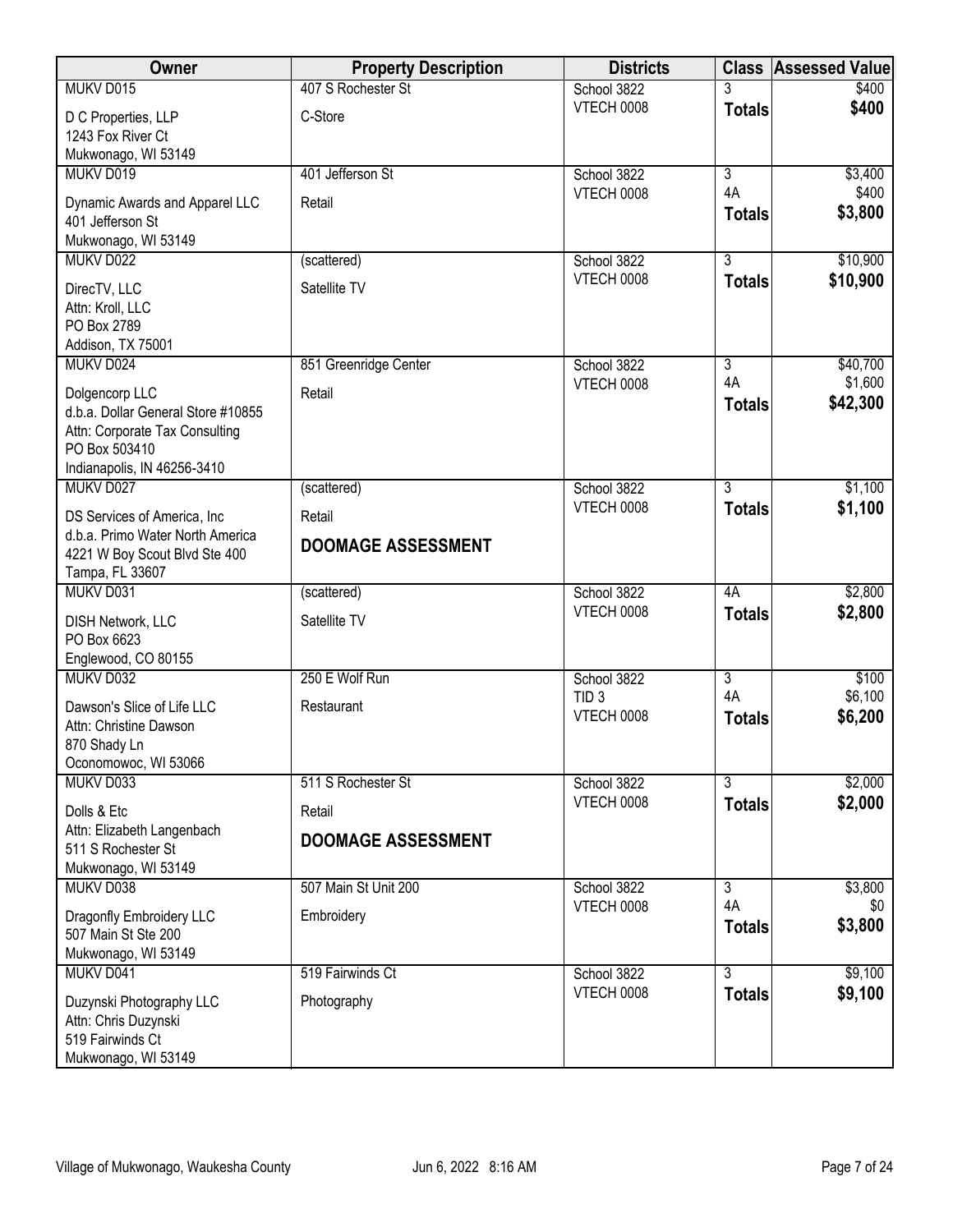| Owner                                                  | <b>Property Description</b> | <b>Districts</b>    | <b>Class</b>        | <b>Assessed Value</b> |
|--------------------------------------------------------|-----------------------------|---------------------|---------------------|-----------------------|
| MUKV D043                                              | 325 Bay View Rd Unit D-E    | School 3822         | 3                   | \$36,000              |
| David Alan Alan's Smokehouse & Saloo                   | Restaurant                  | <b>VTECH 0008</b>   | 4A<br><b>Totals</b> | \$45,000<br>\$81,000  |
| Attn: Tina O'Bryan                                     | <b>DOOMAGE ASSESSMENT</b>   |                     |                     |                       |
| 325 Bay View Rd Ste D/E<br>Mukwonago, WI 53149         |                             |                     |                     |                       |
| MUKV D044                                              | 801 Main St                 | Lake Mgmt - Phantom | $\overline{3}$      | \$2,300               |
| Data Sales Co., Inc                                    |                             | Lake8070            | <b>Totals</b>       | \$2,300               |
| 3450 W Burnsville Pkwy                                 | Leasing                     | School 3822         |                     |                       |
| Burnsville, MN 55337                                   |                             | <b>VTECH 0008</b>   |                     |                       |
| MUKV D045                                              | 122 Arrowhead Dr Unit 2     | School 3822         | $\overline{3}$      | \$83,200              |
| DRM, Inc                                               | Restaurant                  | VTECH 0008          | 4A                  | \$24,200              |
| d.b.a. Arby's #8639                                    |                             |                     | <b>Totals</b>       | \$107,400             |
| 5324 N 134 Ave                                         |                             |                     |                     |                       |
| Omaha, NE 68164<br>MUKV E017                           | 648 Perkins Dr              | School 3822         | $\overline{3}$      | \$1,900               |
|                                                        |                             | VTECH 0008          | 4A                  | \$500                 |
| Equipment Concepts, Inc<br>Attn: Michael McNamara      | <b>Machine Sales</b>        |                     | <b>Totals</b>       | \$2,400               |
| 648 Perkins Dr                                         | <b>DOOMAGE ASSESSMENT</b>   |                     |                     |                       |
| Mukwonago, WI 53149                                    |                             |                     |                     |                       |
| MUKV E018                                              | 105 N Rochester St          | School 3822         | $\overline{3}$      | \$1,200               |
| Espresso Love Coffee                                   | Retail                      | <b>VTECH 0008</b>   | 4A                  | \$300<br>\$1,500      |
| Attn: David Stockwell                                  |                             |                     | <b>Totals</b>       |                       |
| 105 N Rochester St                                     |                             |                     |                     |                       |
| Mukwonago, WI 53149<br>MUKV E020                       | 325 Bay View Rd Unit C      | School 3822         | $\overline{3}$      | \$14,500              |
|                                                        | Retail                      | VTECH 0008          | 4A                  | \$3,700               |
| End of the Leash LLC<br>Attn: Susie Bower              |                             |                     | <b>Totals</b>       | \$18,200              |
| 325 Bay View Rd                                        |                             |                     |                     |                       |
| Mukwonago, WI 53149                                    |                             |                     |                     |                       |
| MUKV E025                                              | 1006 Main St Unit B         | School 3822         | $\overline{3}$      | \$9,400               |
| Enterprise Rent-A-Car Co., LLC                         | Auto Services               | VTECH 0008          | 4A<br><b>Totals</b> | \$100<br>\$9,500      |
| S17 W22650 Lincoln Ave                                 |                             |                     |                     |                       |
| Waukesha, WI 53187<br>MUKV E029                        | 627 N Rochester St          | School 3822         | $\overline{3}$      | \$5,800               |
|                                                        |                             | VTECH 0008          | 4A                  | \$6,400               |
| Edward D Jones & Co., L.P.<br>d.b.a. Branch Tax #39673 | <b>Financial Services</b>   |                     | <b>Totals</b>       | \$12,200              |
| PO Box 66528                                           |                             |                     |                     |                       |
| St Louis, MO 63166-6528                                |                             |                     |                     |                       |
| MUKV E032                                              | 827 S Rochester St Unit 111 | School 3822         | $\overline{3}$      | \$4,800               |
| Edward D Jones & Co., L.P.                             | <b>Financial Services</b>   | VTECH 0008          | 4A                  | \$2,100               |
| d.b.a. Branch Tax #07038                               |                             |                     | <b>Totals</b>       | \$6,900               |
| PO Box 66528                                           |                             |                     |                     |                       |
| St. Louis, MO 63166-6528<br>MUKV E036                  | 100 Chapman Farm Blvd       | School 3822         | $\overline{3}$      | \$50,500              |
|                                                        |                             | VTECH 0008          | 4A                  | \$100                 |
| <b>Educators Credit Union</b><br>PO Box 081040         | <b>Financial Services</b>   |                     | <b>Totals</b>       | \$50,600              |
| Racine, WI 53408                                       |                             |                     |                     |                       |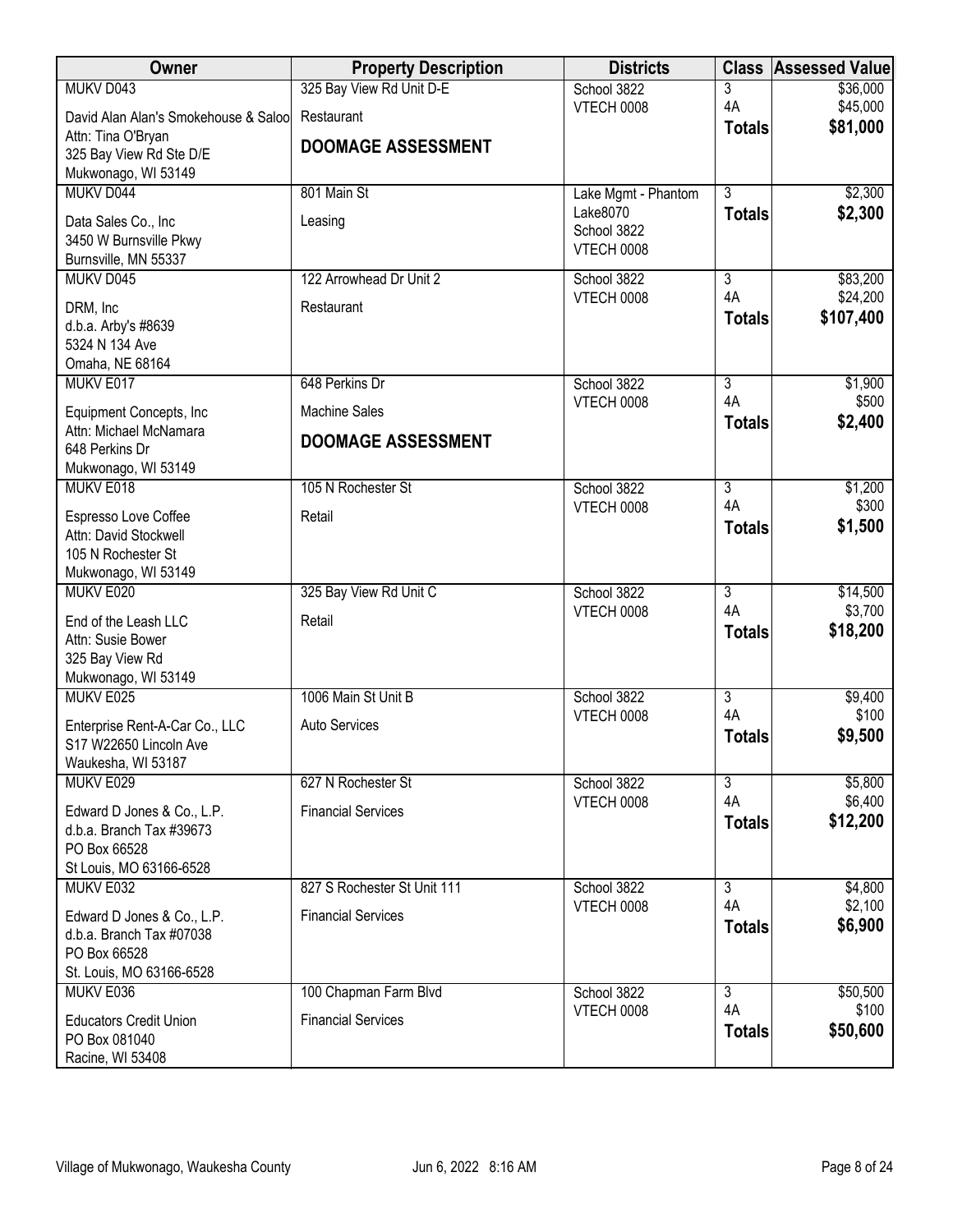| Owner                                            | <b>Property Description</b> | <b>Districts</b>                      | <b>Class</b>         | <b>Assessed Value</b> |
|--------------------------------------------------|-----------------------------|---------------------------------------|----------------------|-----------------------|
| MUKV E037                                        | 121 Wolf Run Unit 4         | School 3822                           | 3                    | \$300                 |
| Edward D Jones & Co., L.P.                       | <b>Financial Services</b>   | TID <sub>3</sub><br><b>VTECH 0008</b> | 4A                   | \$39,200              |
| d.b.a. Branch Tax #67031                         |                             |                                       | <b>Totals</b>        | \$39,500              |
| PO Box 66528                                     |                             |                                       |                      |                       |
| St. Louis, MO 63166-6528<br>MUKV E038            | 211 N Rochester St          | School 3822                           | $\overline{3}$       | \$23,100              |
|                                                  |                             | <b>VTECH 0008</b>                     | 4A                   | \$200                 |
| E and S Sweets, LLC                              | <b>Bakery</b>               |                                       | <b>Totals</b>        | \$23,300              |
| 211 N Rochester St<br>Mukwonago, WI 53149-1312   |                             |                                       |                      |                       |
| MUKV F016                                        | 630 Augusta Dr              | School 3822                           | 4A                   | \$2,500               |
| Fickau Landscape, Inc                            | Landscape Services          | VTECH 0008                            | <b>Totals</b>        | \$2,500               |
| 630 Augusta Dr                                   | <b>DOOMAGE ASSESSMENT</b>   |                                       |                      |                       |
| Mukwonago, WI 53149-9452                         |                             |                                       |                      |                       |
| MUKV F018                                        | 1060 N Rochester St         | School 3822                           | $\overline{3}$       | \$17,200              |
| 1060 Rochester Enterprises                       | C-Store                     | VTECH 0008                            | 4A<br><b>Totals</b>  | \$100<br>\$17,300     |
| d.b.a. Rochester BP                              |                             |                                       |                      |                       |
| Attn: David Schwartz<br>PO Box 183               |                             |                                       |                      |                       |
| Lake Geneva, WI 53147                            |                             |                                       |                      |                       |
| MUKV F019                                        | 909 Greenwald Ct            | School 3822                           | $\overline{3}$       | \$16,700              |
| 909 Greenwald Enterprises, Inc                   | C-Store                     | <b>VTECH 0008</b>                     | 4A                   | \$100                 |
| d.b.a. Amoco                                     |                             |                                       | <b>Totals</b>        | \$16,800              |
| Attn: David Schwartz                             |                             |                                       |                      |                       |
| PO Box 183                                       |                             |                                       |                      |                       |
| Lake Geneva, WI 53147-0183<br>MUKV F024          | 710 Swan Dr                 |                                       |                      |                       |
|                                                  |                             | School 3822<br><b>VTECH 0008</b>      | 3<br>4A              | \$26,700<br>\$6,600   |
| Fastenal Company - WIMUK                         | Retail                      |                                       | <b>Totals</b>        | \$33,300              |
| Attn: Tax Dept<br>PO Box 1206                    |                             |                                       |                      |                       |
| Winona, MN 55987-1206                            |                             |                                       |                      |                       |
| MUKV F025                                        | 1006 Main St                | School 3822                           | $\overline{3}$       | \$14,600              |
| Fleury's Body Repair                             | <b>Auto Services</b>        | <b>VTECH 0008</b>                     | 4A                   | \$3,000               |
| Attn: James L Fleury                             |                             |                                       | <b>Totals</b>        | \$17,600              |
| 1006 Main St                                     |                             |                                       |                      |                       |
| Mukwonago, WI 53149                              |                             |                                       |                      |                       |
| MUKV F026                                        | 409 S Rochester St          | School 3822<br>VTECH 0008             | $\overline{3}$<br>4A | \$5,100<br>\$2,400    |
| 5 Star Stations, Inc<br>Attn: Darwin D Greenwald | Rental/Sport Shop/C-Store   |                                       | <b>Totals</b>        | \$7,500               |
| 1243 Fox River Ct                                | <b>DOOMAGE ASSESSMENT</b>   |                                       |                      |                       |
| Mukwonago, WI 53149                              |                             |                                       |                      |                       |
| MUKV F040                                        | 215 Bay View Rd             | School 3822                           | 3                    | \$55,200              |
| Fourteen Foods                                   | Restaurant                  | VTECH 0008                            | 4A                   | \$800                 |
| d.b.a. Dairy Queen                               |                             |                                       | <b>Totals</b>        | \$56,000              |
| PO Box 54467                                     |                             |                                       |                      |                       |
| Lexington, KY 40555<br>MUKV F043                 | 828 Perkins Dr Unit 200     | School 3822                           | $\overline{3}$       | \$2,100               |
|                                                  |                             | <b>VTECH 0008</b>                     | 4A                   | \$100                 |
| For Pets Sake                                    | <b>Canine Services</b>      |                                       | <b>Totals</b>        | \$2,200               |
| Attn: Annette Hanke<br>828 Perkins Dr #200       |                             |                                       |                      |                       |
| Mukwonago, WI 53149                              |                             |                                       |                      |                       |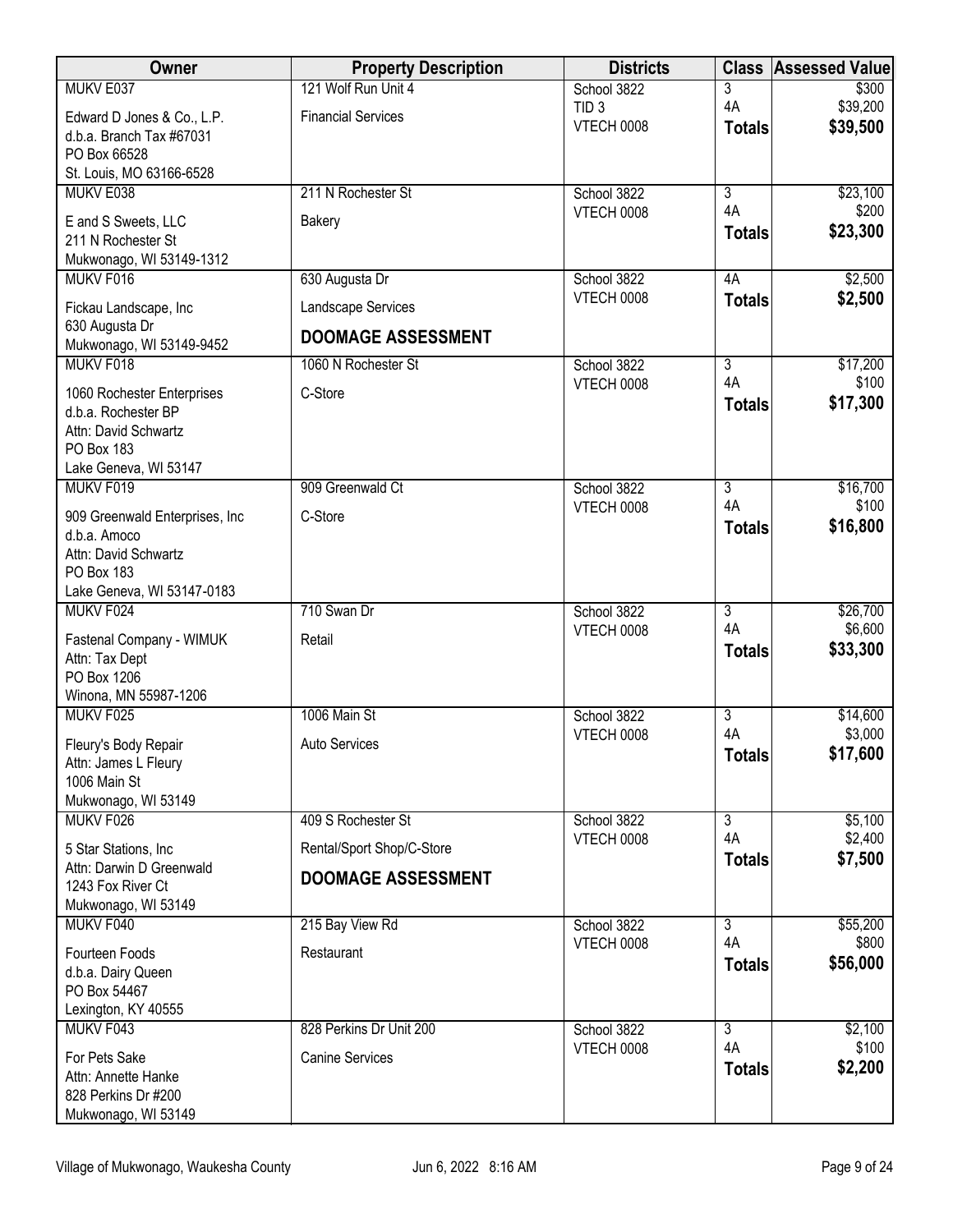| Owner                                 | <b>Property Description</b> | <b>Districts</b>                      | <b>Class</b>   | <b>Assessed Value</b> |
|---------------------------------------|-----------------------------|---------------------------------------|----------------|-----------------------|
| MUKV F044                             | 215 N Rochester St          | School 3822                           | 3              | \$86,900              |
| Take A Big Bite Inc                   | Restaurant                  | <b>VTECH 0008</b>                     | 4A             | \$8,600               |
| Attn: Paul & Therese Hennesey         |                             |                                       | <b>Totals</b>  | \$95,500              |
| 215 N Rochester St                    |                             |                                       |                |                       |
| Mukwonago, WI 53149                   |                             |                                       |                |                       |
| MUKV F045                             | 920 Greenwald Ct Unit 300   | School 3822                           | $\overline{3}$ | \$900                 |
| Family Vision & Contact Lens Center   | <b>Health Care</b>          | <b>VTECH 0008</b>                     | <b>Totals</b>  | \$900                 |
| 920 Greenwald Ct #300                 |                             |                                       |                |                       |
| Mukwonago, WI 53149                   |                             |                                       |                |                       |
| MUKV F047                             | 111 Atkinson St             | School 3822                           | 3              | \$2,400               |
| Freedom Physical Therapy SC           | Physical Therapy            | <b>VTECH 0008</b>                     | 4A             | \$1,000               |
| 6908 N Santa Monica Blvd              |                             |                                       | <b>Totals</b>  | \$3,400               |
| Fox Point, WI 53217                   | <b>DOOMAGE ASSESSMENT</b>   |                                       |                |                       |
| MUKV F051                             | 122 Arrowhead Dr            | School 3822                           | $\overline{3}$ | \$17,100              |
| 122 Arrowhed Enterprises, Inc.        | C-Store                     | VTECH 0008                            | 4A             | \$100                 |
| d.b.a. Arrowhead BP                   |                             |                                       | <b>Totals</b>  | \$17,200              |
| Attn: David Schwartz                  |                             |                                       |                |                       |
| PO Box 183                            |                             |                                       |                |                       |
| Lake Geneva, WI 53147                 |                             |                                       |                |                       |
| MUKV F054                             | 550 Bay View Rd Unit A      | School 3822                           | 3              | \$31,600              |
| <b>FILO</b>                           | <b>Financial Services</b>   | TID <sub>4</sub>                      | 4A             | \$400                 |
| d.b.a. Financial Institutions Lending |                             | <b>VTECH 0008</b>                     | <b>Totals</b>  | \$32,000              |
| Options                               |                             |                                       |                |                       |
| <b>PO Box 750</b>                     |                             |                                       |                |                       |
| Mukwonago, WI 53149                   |                             |                                       |                |                       |
| MUKV F055                             | 507 Main St                 | School 3822<br><b>VTECH 0008</b>      | $\overline{3}$ | \$1,800               |
| Farmer Bros Co                        | Wholesale                   |                                       | <b>Totals</b>  | \$1,800               |
| Attn: Tax Dept                        |                             |                                       |                |                       |
| 1912 Farmer Brothers Dr               |                             |                                       |                |                       |
| Northlake, TX 76262-1857<br>MUKV F056 |                             |                                       | $\overline{3}$ | \$1,400               |
|                                       | 240 Maple Ave               | School 3822<br>TID <sub>3</sub>       |                | \$1,400               |
| Florida's Natural Food Service, Inc.  | Services                    | VTECH 0008                            | <b>Totals</b>  |                       |
| 20205 Hwy 27 N                        |                             |                                       |                |                       |
| Lake Wales, FL 33853                  |                             |                                       |                |                       |
| MUKV G002                             | 414 Main St                 | School 3822<br><b>VTECH 0008</b>      | $\overline{3}$ | \$6,500               |
| Shannon G Roldan. CPA LLC             | <b>Financial Services</b>   |                                       | <b>Totals</b>  | \$6,500               |
| 414 Main St                           |                             |                                       |                |                       |
| Mukwonago, WI 53149                   |                             |                                       |                |                       |
| MUKV G007                             | 400 Bay View Rd Unit D      | School 3822                           | $\overline{3}$ | \$1,400               |
| GreatAmerica Financial Services Corp  | Leasing                     | TID <sub>4</sub><br><b>VTECH 0008</b> | <b>Totals</b>  | \$1,400               |
| 625 First St SE Ste 800               |                             |                                       |                |                       |
| Cedar Rapids, IA 52401                |                             |                                       |                |                       |
| MUKV G056                             | 250 E Wolf Run              | School 3822                           | $\overline{3}$ | \$6,100               |
| DS Services of America, Inc.          | Retail                      | TID <sub>3</sub><br><b>VTECH 0008</b> | <b>Totals</b>  | \$6,100               |
| d.b.a. Primo Water North America      | <b>DOOMAGE ASSESSMENT</b>   |                                       |                |                       |
| 4221 W Boy Scout Blvd Ste 400         |                             |                                       |                |                       |
| Tampa, FL 33607                       |                             |                                       |                |                       |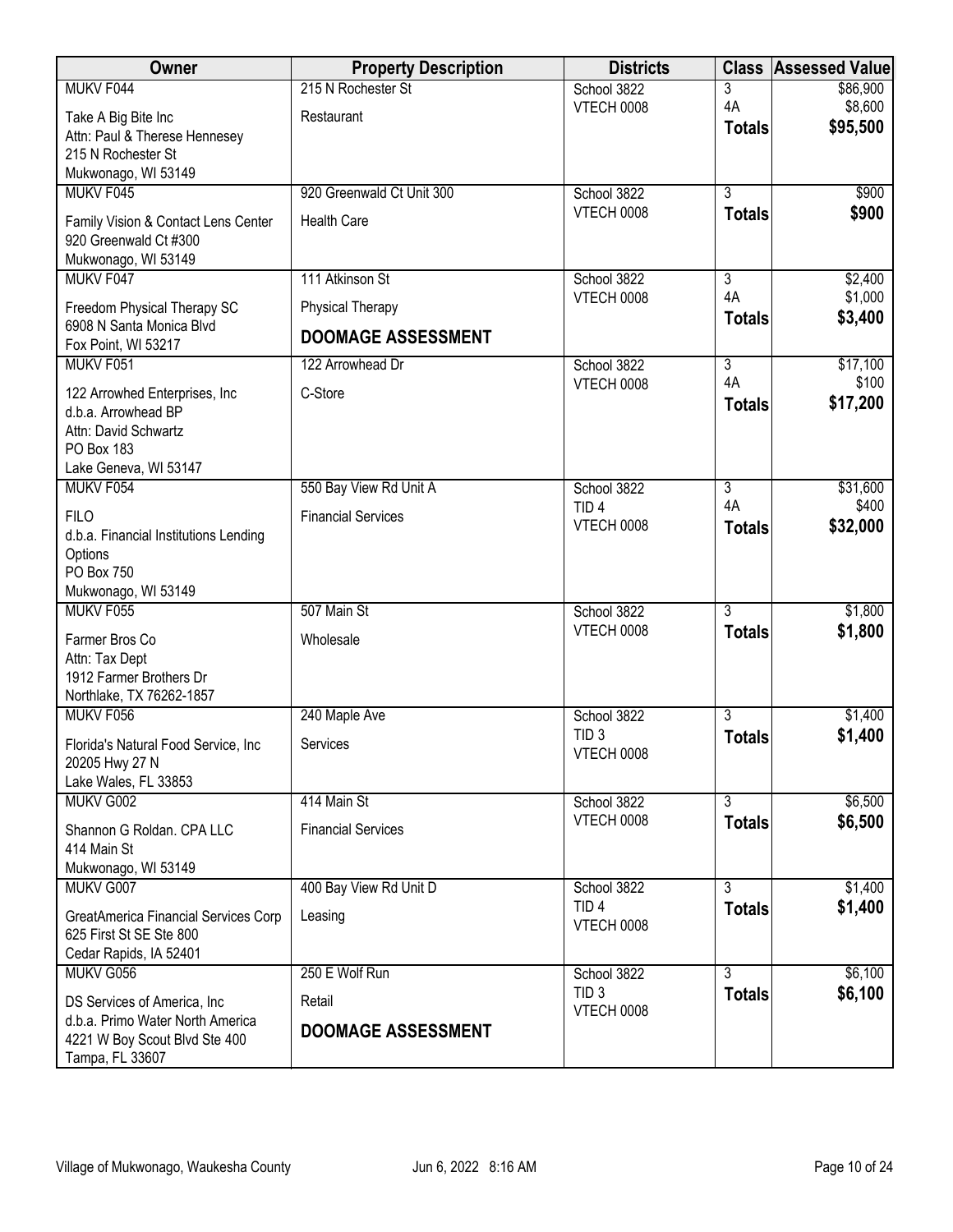| Owner                                                                  | <b>Property Description</b> | <b>Districts</b>                 |                | <b>Class Assessed Value</b> |
|------------------------------------------------------------------------|-----------------------------|----------------------------------|----------------|-----------------------------|
| MUKV G059                                                              | 201 N Rochester St          | School 3822                      | 3              | \$100                       |
| NHI Real Estate Holding, LLC                                           | Retail                      | <b>VTECH 0008</b>                | 4A             | \$100                       |
| d.b.a. Village Mini Mart                                               |                             |                                  | <b>Totals</b>  | \$200                       |
| 710 Main St                                                            | <b>DOOMAGE ASSESSMENT</b>   |                                  |                |                             |
| Mukwonago, WI 53149-1536                                               |                             |                                  |                |                             |
| MUKV G069                                                              | 801 Main St                 | Lake Mgmt - Phantom              | $\overline{3}$ | \$1,800                     |
| Gordon Flesch Company                                                  | Leasing                     | Lake8070                         | <b>Totals</b>  | \$1,800                     |
| 2675 Research Park Dr                                                  |                             | School 3822<br><b>VTECH 0008</b> |                |                             |
| Madison, WI 53711                                                      |                             |                                  |                |                             |
| MUKV G070                                                              | 401 Main St                 | School 3822                      | $\overline{3}$ | \$3,300                     |
| Gordon Flesch Company                                                  | Leasing                     | <b>VTECH 0008</b>                | <b>Totals</b>  | \$3,300                     |
| 2675 Research Park Dr                                                  |                             |                                  |                |                             |
| Madison, WI 53711                                                      |                             |                                  |                |                             |
| MUKV G071                                                              | (scattered)                 | School 3822                      | $\overline{3}$ | \$4,600                     |
| Grayhawk Leasing, LLC                                                  | Sales & Distribution        | TID <sub>3</sub>                 | <b>Totals</b>  | \$4,600                     |
| 1412 Main St Ste 1500                                                  |                             | VTECH 0008                       |                |                             |
| Dallas, TX 75202                                                       |                             |                                  |                |                             |
| MUKV G078                                                              | (scattered)                 | School 3822                      | $\overline{3}$ | \$3,800                     |
| Great Lakes Coca-Cola Distribution LLC                                 | Wholesale                   | <b>VTECH 0008</b>                | <b>Totals</b>  | \$3,800                     |
| Attn: Reyes Holdings, LLC-PPT                                          |                             |                                  |                |                             |
| 6250 N River Rd Ste 9000                                               |                             |                                  |                |                             |
| Rosemont, IL 60018-4241                                                |                             |                                  |                |                             |
| MUKV G079                                                              | 640 Perkins Dr              | School 3822                      | $\overline{3}$ | \$6,100                     |
| Gordon Flesch Company                                                  | Leasing                     | <b>VTECH 0008</b>                | <b>Totals</b>  | \$6,100                     |
| 2675 Research Park Dr                                                  |                             |                                  |                |                             |
| Madison, WI 53711                                                      |                             |                                  |                |                             |
| MUKV G080                                                              | 611 Main St                 | School 3822                      | $\overline{3}$ | \$2,700                     |
|                                                                        | Art Studio                  | <b>VTECH 0008</b>                | 4A             | \$400                       |
| Pottery By Jessie, LLC<br>611 Main St                                  |                             |                                  | <b>Totals</b>  | \$3,100                     |
| Mukwonago, WI 53149                                                    |                             |                                  |                |                             |
| MUKV G081                                                              | 419 River Crest Ct          | School 3822                      | $\overline{3}$ | \$5,200                     |
|                                                                        |                             | VTECH 0008                       | <b>Totals</b>  | \$5,200                     |
| <b>GreatAmerica Financial Services Corp</b><br>625 First St SE Ste 800 | Leasing                     |                                  |                |                             |
| Cedar Rapids, IA 52401                                                 |                             |                                  |                |                             |
| MUKV G082                                                              | 240 Maple Ave               | School 3822                      | 3              | \$2,600                     |
|                                                                        |                             | TID <sub>3</sub>                 | <b>Totals</b>  | \$2,600                     |
| GreatAmerica Financial Services Corp                                   | Leasing                     | VTECH 0008                       |                |                             |
| 625 First St SE Ste 800<br>Cedar Rapids, IA 52401                      |                             |                                  |                |                             |
| MUKV G083                                                              | 130 Chapman Farm Blvd       | School 3822                      | $\overline{3}$ | \$1,400                     |
|                                                                        |                             | <b>VTECH 0008</b>                | <b>Totals</b>  | \$1,400                     |
| GreatAmerica Financial Services Corp                                   | Leasing                     |                                  |                |                             |
| 625 First St SE Ste 800                                                |                             |                                  |                |                             |
| Cedar Rapids, IA 52401<br>MUKV G084                                    | 240 Maple Ave Unit 2220     | School 3822                      | $\overline{3}$ | \$6,400                     |
|                                                                        |                             | TID <sub>3</sub>                 | 4A             | \$400                       |
| GI Associates, LLC                                                     | <b>Medical Services</b>     | <b>VTECH 0008</b>                | <b>Totals</b>  | \$6,800                     |
| 2801 W Kinnickinnic River Pkwy                                         |                             |                                  |                |                             |
| Ste 1080                                                               |                             |                                  |                |                             |
| Milwaukee, WI 53215                                                    |                             |                                  |                |                             |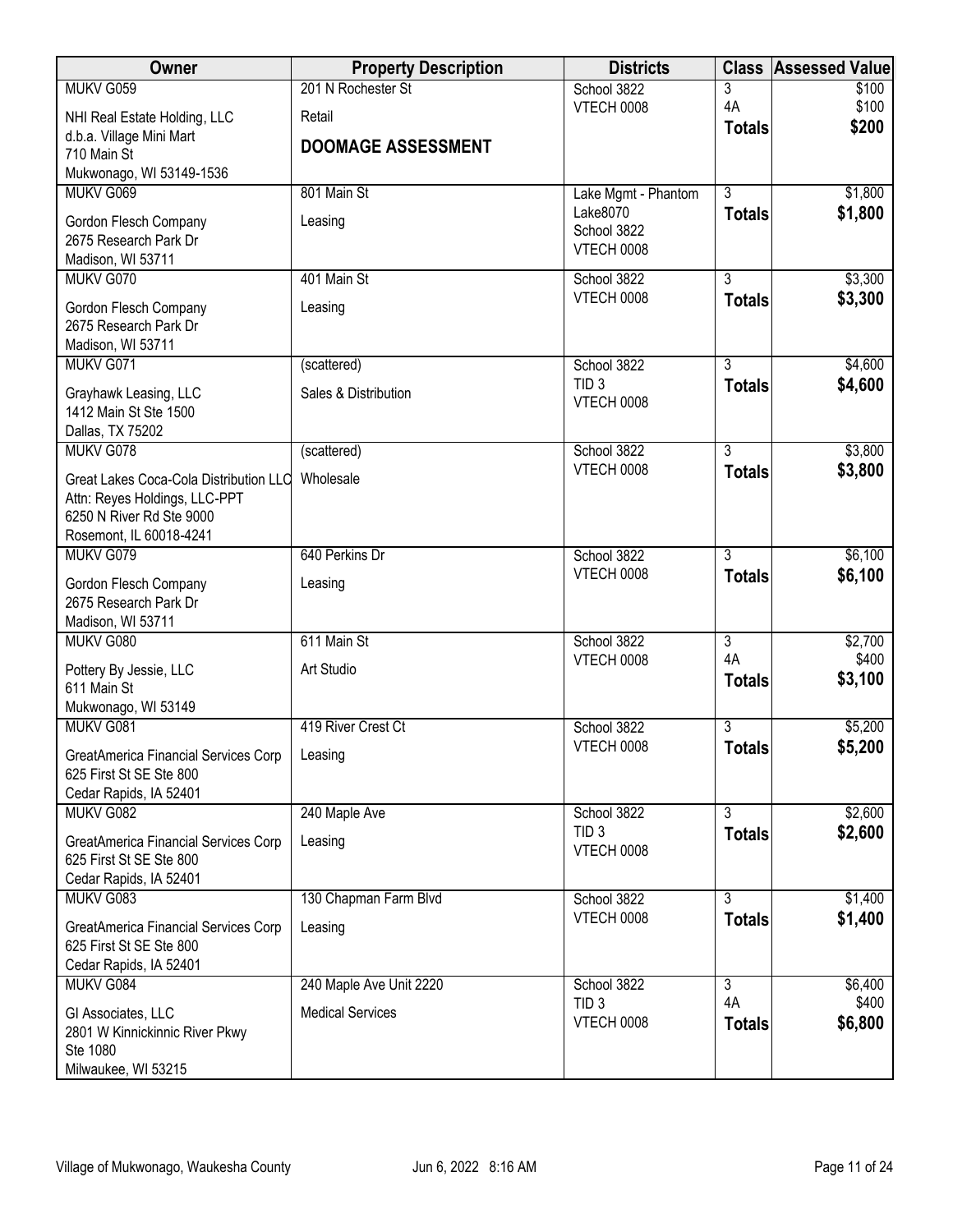| Owner                                                                             | <b>Property Description</b>  | <b>Districts</b>                      | <b>Class</b>              | <b>Assessed Value</b> |
|-----------------------------------------------------------------------------------|------------------------------|---------------------------------------|---------------------------|-----------------------|
| MUKV H001                                                                         | 118 Pleasant Ln              | School 3822                           |                           | \$600                 |
| Dousman Transport Co Inc<br>313 S Main St                                         | <b>Bus Transportation</b>    | <b>VTECH 0008</b>                     | <b>Totals</b>             | \$600                 |
| Dousman, WI 53118                                                                 |                              |                                       |                           |                       |
| MUKV H003                                                                         | 215 Bay View Rd Unit 200     | School 3822                           | $\overline{3}$            | \$5,600               |
| H & R Block Eastern Enterprises Inc<br>Attn: PP Tax #46737<br>One H & R Block Way | <b>Professional Services</b> | VTECH 0008                            | 4A<br><b>Totals</b>       | \$4,800<br>\$10,400   |
| Kansas City, MO 64105                                                             |                              |                                       |                           |                       |
| MUKV H005                                                                         | 728 Clarendon Ave            | School 3822                           | 3                         | \$500                 |
| Horn Oil Partnership                                                              |                              | <b>VTECH 0008</b>                     | 4A                        | \$200                 |
| Attn: Rick Horn                                                                   |                              |                                       | <b>Totals</b>             | \$700                 |
| 728 Clarendon Ave                                                                 | <b>DOOMAGE ASSESSMENT</b>    |                                       |                           |                       |
| Mukwonago, WI 53149                                                               |                              |                                       |                           |                       |
| MUKV H012                                                                         | 728 Clarendon Ave            | School 3822                           | $\overline{3}$            | \$2,000               |
| Horn Feed Inc                                                                     | Feed                         | VTECH 0008                            | 4A<br><b>Totals</b>       | \$500<br>\$2,500      |
| 728 Clarendon Ave                                                                 | <b>DOOMAGE ASSESSMENT</b>    |                                       |                           |                       |
| Mukwonago, WI 53149                                                               |                              |                                       |                           |                       |
| MUKV H022                                                                         | 318 N Rochester St           | School 3822                           | 3<br>4A                   | \$4,700               |
| Hannah Home Health Care                                                           | <b>Personal Services</b>     | <b>VTECH 0008</b>                     |                           | \$200<br>\$4,900      |
| PO Box 282                                                                        |                              |                                       | <b>Totals</b>             |                       |
| Mukwonago, WI 53149-0282                                                          |                              |                                       |                           |                       |
| MUKV H042                                                                         | 232 E Wolf Run               | School 3822                           | $\overline{3}$            | \$607,300             |
| Home Depot USA #4921                                                              | Retail                       | TID <sub>3</sub><br><b>VTECH 0008</b> | 4A                        | \$4,500               |
| Attn: Property Tax Dept B-12                                                      |                              |                                       | <b>Totals</b>             | \$611,800             |
| PO Box 105842                                                                     |                              |                                       |                           |                       |
| Atlanta, GA 30348-5842                                                            |                              |                                       |                           |                       |
| MUKV H051                                                                         | 720 N Rochester St Unit 101  | School 3822                           | $\overline{3}$<br>4A      | \$600<br>\$200        |
| Ottow, Sharon                                                                     | <b>Personal Services</b>     | <b>VTECH 0008</b>                     | <b>Totals</b>             | \$800                 |
| d.b.a. Hair Care and More                                                         | <b>DOOMAGE ASSESSMENT</b>    |                                       |                           |                       |
| 720 N Rochester St #101                                                           |                              |                                       |                           |                       |
| Mukwonago, WI 53149<br>MUKV H059                                                  | 250 E Wolf Run               | School 3822                           | $\overline{\overline{3}}$ | \$6,000               |
|                                                                                   |                              | TID <sub>3</sub>                      | <b>Totals</b>             | \$6,000               |
| Hallmark Marketing Company LLC                                                    | Leasing                      | <b>VTECH 0008</b>                     |                           |                       |
| Attn: Tax 407                                                                     |                              |                                       |                           |                       |
| PO Box 419479<br>Kansas City, MO 64141-6479                                       |                              |                                       |                           |                       |
| MUKV H060                                                                         | 200 S Rochester St           | School 3822                           | 3                         | \$20,500              |
| <b>Badger Burger Company</b>                                                      | Bar & Grill                  | VTECH 0008                            | <b>Totals</b>             | \$20,500              |
| 200 S Rochester St                                                                |                              |                                       |                           |                       |
| Mukwonago, WI 53149-1612                                                          | <b>DOOMAGE ASSESSMENT</b>    |                                       |                           |                       |
| MUKV H061                                                                         | 919 Main St                  | School 3822                           | $\overline{3}$            | \$200                 |
| <b>HD Financial</b>                                                               | <b>Financial Services</b>    | TID <sub>4</sub>                      | <b>Totals</b>             | \$200                 |
| Attn: Tom Deppe                                                                   |                              | <b>VTECH 0008</b>                     |                           |                       |
| 919 Main St                                                                       |                              |                                       |                           |                       |
| Mukwonago, WI 53149                                                               |                              |                                       |                           |                       |
| MUKV H063                                                                         | 325 Bay View Rd Unit G       | School 3822                           | $\overline{3}$<br>4A      | \$130,300<br>\$7,100  |
| Health Hut Inc                                                                    | Retail                       | <b>VTECH 0008</b>                     | <b>Totals</b>             | \$137,400             |
| PO Box 511104                                                                     |                              |                                       |                           |                       |
| New Berlin, WI 53151                                                              |                              |                                       |                           |                       |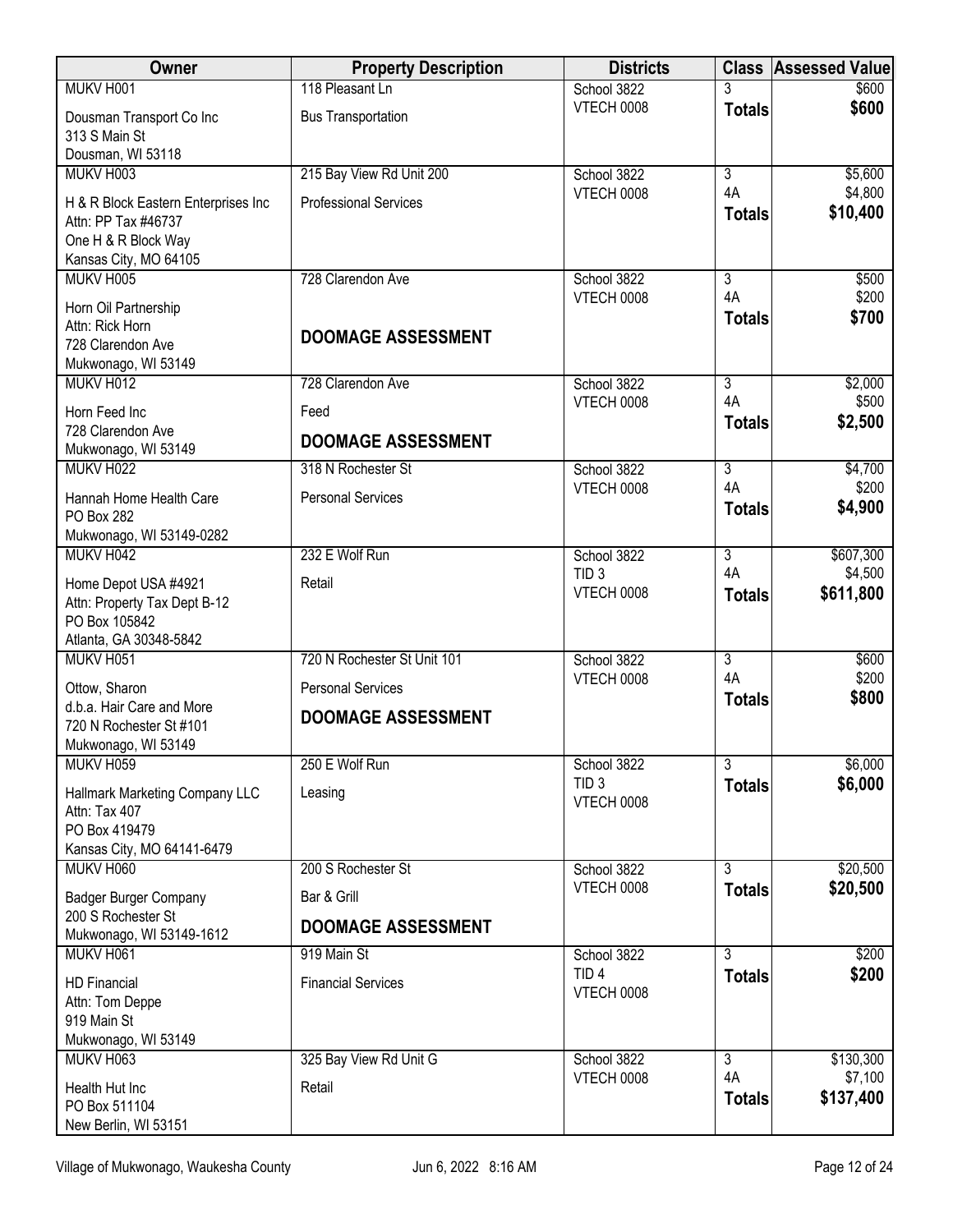| Owner                                                         | <b>Property Description</b> | <b>Districts</b>                 |                      | <b>Class Assessed Value</b> |
|---------------------------------------------------------------|-----------------------------|----------------------------------|----------------------|-----------------------------|
| MUKV H065                                                     | 111 N Rochester St Unit 3   | School 3822                      |                      | \$2,000                     |
| Haley Krause Photography                                      | Photography                 | <b>VTECH 0008</b>                | <b>Totals</b>        | \$2,000                     |
| 111 N Rochester St Unit 3                                     | <b>DOOMAGE ASSESSMENT</b>   |                                  |                      |                             |
| Mukwonago, WI 53149                                           |                             |                                  | $\overline{3}$       |                             |
| <b>MUKV 1024</b>                                              | 920 Greenwald Ct Unit 700   | School 3822<br><b>VTECH 0008</b> | 4A                   | \$4,000<br>\$100            |
| Imperial House                                                | Restaurant                  |                                  | <b>Totals</b>        | \$4,100                     |
| 920 Greenwald Ct #700<br>Mukwonago, WI 53149                  |                             |                                  |                      |                             |
| <b>MUKV 1025</b>                                              | 637 Perkins Dr              | School 3822                      | $\overline{3}$       | \$8,300                     |
|                                                               |                             | <b>VTECH 0008</b>                | 4A                   | \$100                       |
| Industrial Truck Repair Inc<br>Attn: Dennis Smith             | <b>Auto Services</b>        |                                  | <b>Totals</b>        | \$8,400                     |
| 637 Perkins Dr                                                |                             |                                  |                      |                             |
| Mukwonago, WI 53149                                           |                             |                                  |                      |                             |
| MUKV J002                                                     | 326 Atkinson St             | School 3822                      | $\overline{3}$       | \$8,000                     |
| Jay's Lanes Inc                                               | Recreation                  | VTECH 0008                       | 4A                   | \$300                       |
| 326 Atkinson St                                               |                             |                                  | <b>Totals</b>        | \$8,300                     |
| Mukwonago, WI 53149                                           |                             |                                  |                      |                             |
| MUKV J013                                                     | 1000 Fox St                 | School 3822<br><b>VTECH 0008</b> | $\overline{3}$<br>4A | \$86,900<br>\$200           |
| Johnson Bank - 71000 Mukwonago                                | <b>Financial Services</b>   |                                  | <b>Totals</b>        | \$87,100                    |
| d.b.a. Johnson Financial Group, Inc                           |                             |                                  |                      |                             |
| Attn: Corporate Finance Department<br>#460                    |                             |                                  |                      |                             |
| 555 Main St                                                   |                             |                                  |                      |                             |
| Racine, WI 53403                                              |                             |                                  |                      |                             |
| MUKV J028                                                     | 827 S Rochester St Unit 110 | School 3822                      | $\overline{3}$       | \$12,300                    |
| M&B Food Inc                                                  | Restaurant                  | <b>VTECH 0008</b>                | <b>Totals</b>        | \$12,300                    |
| d.b.a. Chens Kitchen                                          |                             |                                  |                      |                             |
| 827 S Rochester St Ste 110                                    |                             |                                  |                      |                             |
| Mukwonago, WI 53149<br>MUKV J034                              | 1014 W River Park Cir       | School 3822                      | $\overline{3}$       | \$2,000                     |
|                                                               |                             | <b>VTECH 0008</b>                | <b>Totals</b>        | \$2,000                     |
| James Leasing LLC<br>3375 Intertech Dr                        | Leasing                     |                                  |                      |                             |
| Brookfield, WI 53045                                          |                             |                                  |                      |                             |
| MUKV K002                                                     | 715 Main St                 | School 3822                      | $\overline{3}$       | \$400                       |
| Kay's Academy of Dance                                        | Education                   | <b>VTECH 0008</b>                | 4A                   | \$46,800                    |
| Attn: Kay Johnson                                             |                             |                                  | <b>Totals</b>        | \$47,200                    |
| W1797 Lake Rd                                                 |                             |                                  |                      |                             |
| Mukwonago, WI 53149                                           |                             |                                  |                      |                             |
| MUKV K015                                                     | 880 Main St                 | School 3822                      | $\overline{3}$       | \$2,300                     |
| Kuzba Distributing Co., Inc                                   | <b>Auto Services</b>        | <b>VTECH 0008</b>                | <b>Totals</b>        | \$2,300                     |
| d.b.a. River Crest Tire & Auto                                |                             |                                  |                      |                             |
| 880 Main St<br>Mukwonago, WI 53149                            |                             |                                  |                      |                             |
| MUKV K018                                                     | 437 McKenzie Rd             | School 3822                      | $\overline{3}$       | \$3,300                     |
|                                                               |                             | <b>VTECH 0008</b>                | 4A                   | \$100                       |
| Kezman Transportation Services, Inc<br>Attn: Stephen C Kezman | Transportation              |                                  | <b>Totals</b>        | \$3,400                     |
| 437 McKenzie Rd                                               |                             |                                  |                      |                             |
| Mukwonago, WI 53149                                           |                             |                                  |                      |                             |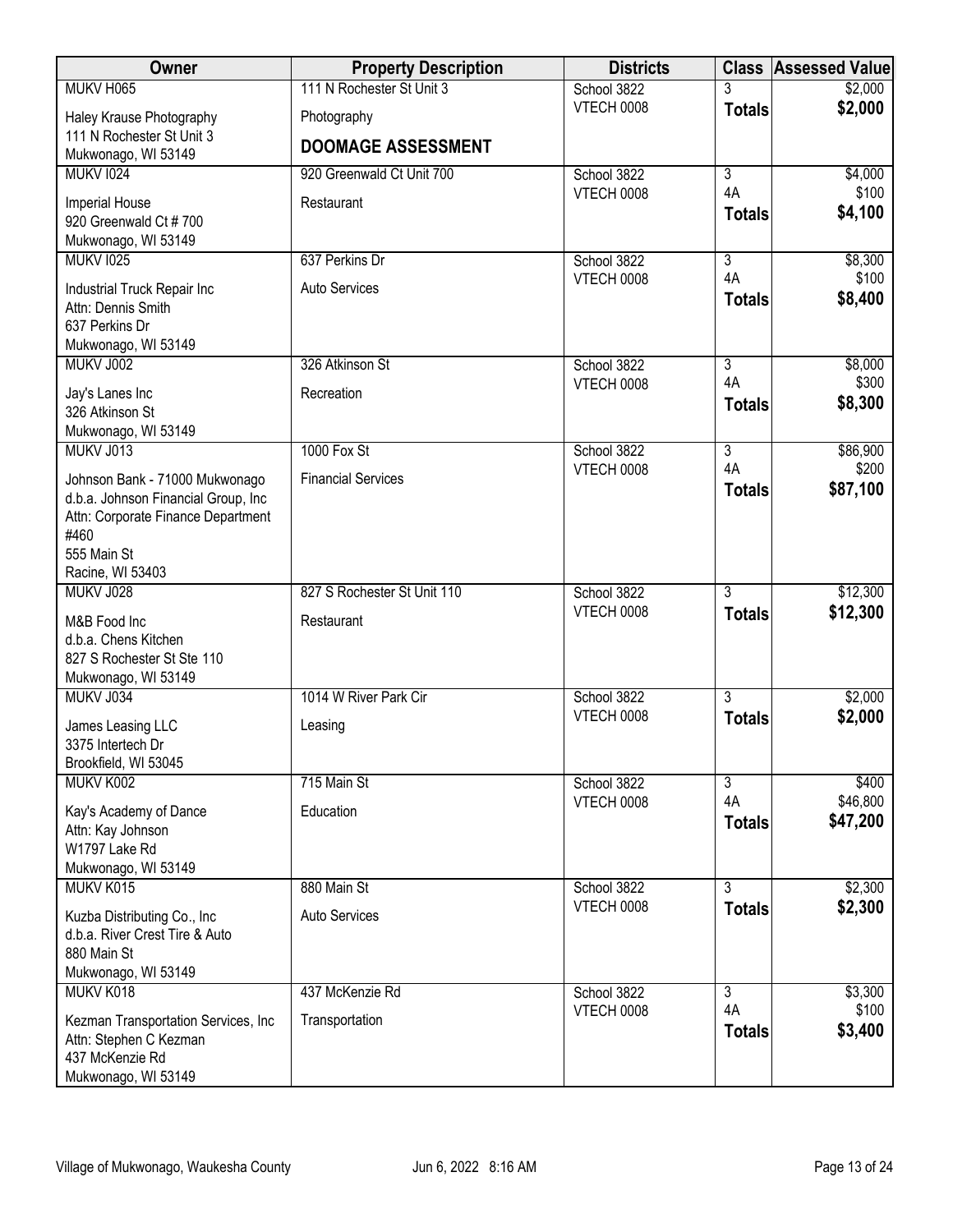| 419 River Crest Ct<br>MUKV K023                                                               | School 3822                     |                      |                      |
|-----------------------------------------------------------------------------------------------|---------------------------------|----------------------|----------------------|
|                                                                                               |                                 | 3                    | \$20,400             |
| Kids Connection Childcare Center<br>Services                                                  | <b>VTECH 0008</b>               | 4A                   | \$5,600<br>\$26,000  |
| 419 Rivercrest Ct<br><b>DOOMAGE ASSESSMENT</b>                                                |                                 | <b>Totals</b>        |                      |
| Mukwonago, WI 53149                                                                           |                                 |                      |                      |
| MUKV K031<br>710 Main St                                                                      | School 3822                     | $\overline{3}$       | \$5,200              |
| Khasria Two LLC<br>Retail                                                                     | <b>VTECH 0008</b>               | <b>Totals</b>        | \$5,200              |
| d.b.a. Village Wine & Liquor<br><b>DOOMAGE ASSESSMENT</b>                                     |                                 |                      |                      |
| 710 Main St                                                                                   |                                 |                      |                      |
| Mukwonago, WI 53149-1536<br>MUKV K036<br>1212 N Rochester St                                  | School 3822                     | 3                    | \$102,400            |
|                                                                                               | <b>VTECH 0008</b>               | 4A                   | \$100                |
| C-Store<br>Kwik Trip, Inc                                                                     |                                 | <b>Totals</b>        | \$102,500            |
| d.b.a. Kwik Trip #282<br>1626 Oak St                                                          |                                 |                      |                      |
| La Crosse, WI 54602                                                                           |                                 |                      |                      |
| MUKV K038<br>130 Chapman Farm Blvd                                                            | School 3822                     | $\overline{3}$       | \$44,000             |
| Child Care<br>Kids Connection, Inc.                                                           | VTECH 0008                      | 4A                   | \$800                |
| 130 Chapman Farms Blvd                                                                        |                                 | <b>Totals</b>        | \$44,800             |
| Mukwonago, WI 53149                                                                           |                                 |                      |                      |
| MUKV L017<br>(scattered)                                                                      | School 3822                     | 4A                   | \$1,500              |
| <b>Outdoor Advertising</b><br>Lamar Advertising of Janesville                                 | <b>VTECH 0008</b>               | <b>Totals</b>        | \$1,500              |
| PO Box 66338                                                                                  |                                 |                      |                      |
| Baton Rouge, LA 70896                                                                         |                                 |                      |                      |
| MUKV L021<br>909 Perkins Dr                                                                   | School 3822                     | $\overline{3}$       | \$44,200             |
| L'Bri<br>Retail                                                                               | VTECH 0008                      | <b>Totals</b>        | \$44,200             |
| Attn: Brian Kaminski                                                                          |                                 |                      |                      |
| 909 Perkins Dr                                                                                |                                 |                      |                      |
| Mukwonago, WI 53149                                                                           |                                 |                      |                      |
| MUKV <sub>L046</sub><br>282 E Wolf Run                                                        | School 3822<br>TID <sub>3</sub> | $\overline{3}$<br>4A | \$46,300<br>\$13,600 |
| Lynch Chrysler Dealership<br>Auto Sales & Service                                             | VTECH 0008                      | <b>Totals</b>        | \$59,900             |
| 282 E Wolf Run<br><b>DOOMAGE ASSESSMENT</b>                                                   |                                 |                      |                      |
| Mukwonago, WI 53149<br>MUKV L047<br>280 E Wolf Run                                            | School 3822                     | 3                    | \$60,700             |
|                                                                                               | TID <sub>3</sub>                | 4A                   | \$1,400              |
| Auto Sales & Service<br>Lynch Motor Vehicle Group, Inc<br>d.b.a. Lynch Chevrolet of Mukwonago | <b>VTECH 0008</b>               | <b>Totals</b>        | \$62,100             |
| 2300 S Browns Lake Dr                                                                         |                                 |                      |                      |
| Burlington, WI 53105                                                                          |                                 |                      |                      |
| MUKV L048<br>1146 N Rochester St                                                              | School 3822                     | 3                    | \$6,500              |
| Oil Change Service<br>Take 5 LLC #30594                                                       | VTECH 0008                      | 4A                   | \$400                |
| PO Box 54257                                                                                  |                                 | <b>Totals</b>        | \$6,900              |
| Lexington, KY 40555                                                                           |                                 |                      |                      |
| MUKV L050<br>810 Swan Dr                                                                      | School 3822                     | $\overline{3}$       | \$3,000              |
| Lavendar and Birch Home Staging, LLC<br>Interior Design                                       | <b>VTECH 0008</b>               | <b>Totals</b>        | \$3,000              |
| W30810521 Green Hill Ct N<br><b>DOOMAGE ASSESSMENT</b>                                        |                                 |                      |                      |
| Mukwonago, WI 53149-9174                                                                      |                                 |                      |                      |
| MUKV L051<br>810 Swan Dr                                                                      | School 3822                     | 4A                   | \$2,000              |
| <b>HVAC Services</b><br>LB Home Heating, LLC                                                  | VTECH 0008                      | <b>Totals</b>        | \$2,000              |
| Attn: Aaron W. Beay<br><b>DOOMAGE ASSESSMENT</b>                                              |                                 |                      |                      |
| W308 S10521 Green Hill Ct N<br>Mukwonago, WI 53149-9174                                       |                                 |                      |                      |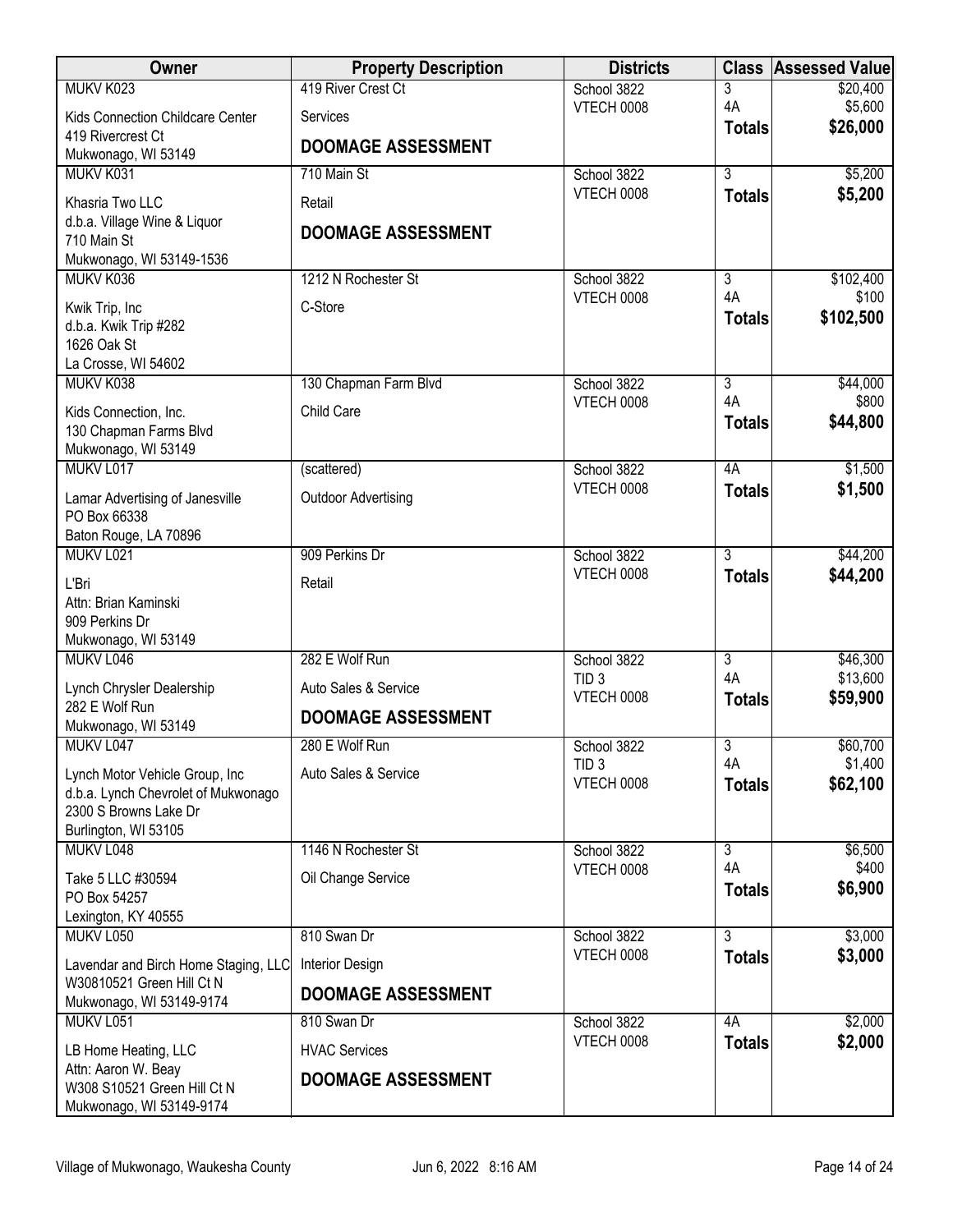| <b>Owner</b>                                                       | <b>Property Description</b>            | <b>Districts</b>                 |                     | <b>Class Assessed Value</b> |
|--------------------------------------------------------------------|----------------------------------------|----------------------------------|---------------------|-----------------------------|
| MUKV L052                                                          | 850 S Main St                          | School 3822                      |                     | \$700                       |
| Lytx, Inc<br>PO Box 80615                                          | Driver Risk Management                 | <b>VTECH 0008</b>                | <b>Totals</b>       | \$700                       |
| Indianapolis, IN 46280                                             |                                        |                                  |                     |                             |
| MUKV M009                                                          | 117 MacArthur Dr                       | School 3822                      | $\overline{3}$      | \$100                       |
| Martens Plumbing & Heating<br>Attn: Jeffrey A Martens              | <b>Plumbing &amp; Heating Services</b> | <b>VTECH 0008</b>                | 4A<br><b>Totals</b> | \$600<br>\$700              |
| 117 MacArthur Dr<br>Mukwonago, WI 53149                            | <b>DOOMAGE ASSESSMENT</b>              |                                  |                     |                             |
| MUKV M014                                                          | 850 S Main St                          | School 3822                      | 3                   | \$12,900                    |
| Genuine Parts Company<br>PO Box 4907<br>Norcross, GA 30091-4907    | Retail                                 | <b>VTECH 0008</b>                | 4A<br><b>Totals</b> | \$6,900<br>\$19,800         |
| MUKV M029                                                          | 400 Bay View Rd Unit D                 | School 3822                      | $\overline{3}$      | \$27,800                    |
| Medical Eye Associates                                             | Ophthalmology                          | TID <sub>4</sub>                 | 4A                  | \$600                       |
| Attn: Dr. Debra Bernstein                                          |                                        | <b>VTECH 0008</b>                | <b>Totals</b>       | \$28,400                    |
| 400 Bay View Rd Ste D                                              |                                        |                                  |                     |                             |
| Mukwonago, WI 53149                                                |                                        |                                  |                     |                             |
| MUKV M043                                                          | 727 E Veterans Way                     | School 3822<br>VTECH 0008        | 3<br>4A             | \$40,000<br>\$5,000         |
| <b>ENSA North America</b>                                          | Education                              |                                  | <b>Totals</b>       | \$45,000                    |
| 727 E Veterans Way<br>Mukwonago, WI 53149                          | <b>DOOMAGE ASSESSMENT</b>              |                                  |                     |                             |
| MUKV M046                                                          | 730 Fox St                             | School 3822                      | 3                   | \$6,200                     |
|                                                                    | <b>Financial Services</b>              | <b>VTECH 0008</b>                | 4A                  | \$5,100                     |
| BMO Harris Bank N.A.<br>111 W Monroe St 5C                         |                                        |                                  | <b>Totals</b>       | \$11,300                    |
| Chicago, IL 60603                                                  |                                        |                                  |                     |                             |
| MUKV M047                                                          | 225 Bay View Rd                        | School 3822                      | $\overline{3}$      | \$3,100                     |
| Mario's Natural Roman Pizza                                        | Restaurant                             | <b>VTECH 0008</b>                | 4A                  | \$3,500                     |
| 225 Bay View Rd                                                    |                                        |                                  | <b>Totals</b>       | \$6,600                     |
| Mukwonago, WI 53149                                                |                                        |                                  |                     |                             |
| MUKV M049                                                          | 307 Eagle Lake Ave                     | School 3822<br><b>VTECH 0008</b> | 3<br><b>Totals</b>  | \$1,900<br>\$1,900          |
| Mac's Barbershop                                                   | <b>Personal Services</b>               |                                  |                     |                             |
| Attn: Connie McIntosh<br>307 Eagle Lake Ave<br>Mukwonago, WI 53149 | <b>DOOMAGE ASSESSMENT</b>              |                                  |                     |                             |
| MUKV M060                                                          | 827 S Rochester St Unit 105            | School 3822                      | $\overline{3}$      | \$700                       |
| Four Winds Salons, LLC                                             | <b>Personal Services</b>               | VTECH 0008                       | 4A                  | \$4,000                     |
| d.b.a. Cost Cutters #6576                                          |                                        |                                  | <b>Totals</b>       | \$4,700                     |
| 1257 Four Winds Way                                                |                                        |                                  |                     |                             |
| Hartland, WI 53029<br>MUKV M065                                    | 403 McKenzie Rd                        | School 3822                      | 4A                  | \$1,000                     |
|                                                                    |                                        | <b>VTECH 0008</b>                | <b>Totals</b>       | \$1,000                     |
| <b>Merit Painting</b><br>403 McKenzie Rd                           | Services                               |                                  |                     |                             |
| Mukwonago, WI 53149                                                | <b>DOOMAGE ASSESSMENT</b>              |                                  |                     |                             |
| MUKV M068                                                          | 123 Wolf Run Unit 1                    | School 3822                      | $\overline{3}$      | \$1,500                     |
| Mills & Boehm LLP                                                  | <b>Professional Services</b>           | <b>VTECH 0008</b>                | 4A                  | \$200                       |
| Attn: PO Box 717                                                   |                                        |                                  | <b>Totals</b>       | \$1,700                     |
| 123 Wolf Run Ste 1                                                 |                                        |                                  |                     |                             |
| Mukwonago, WI 53149-0717                                           |                                        |                                  |                     |                             |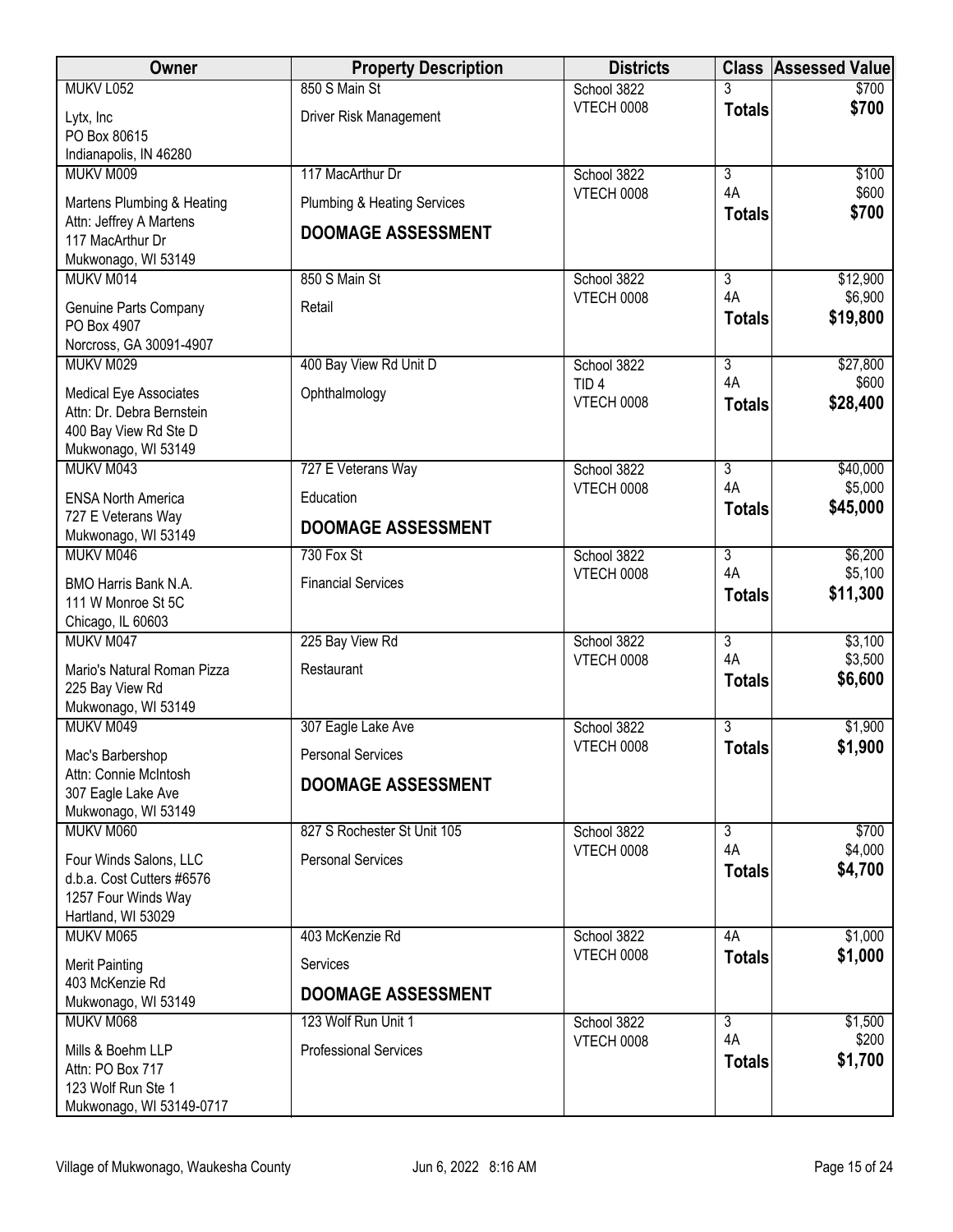| Owner                                            | <b>Property Description</b>          | <b>Districts</b>                      | <b>Class</b>         | <b>Assessed Value</b> |
|--------------------------------------------------|--------------------------------------|---------------------------------------|----------------------|-----------------------|
| MUKV M071                                        | 250 E Wolf Run                       | School 3822                           | 3                    | \$4,500               |
| Cande Hoffman Holdings, Inc                      | Salon                                | TID <sub>3</sub><br><b>VTECH 0008</b> | 4A                   | \$6,500<br>\$11,000   |
| 812 W Monterey Ln                                | <b>DOOMAGE ASSESSMENT</b>            |                                       | <b>Totals</b>        |                       |
| Mequon, WI 53092-5821<br>MUKV M083               |                                      |                                       | $\overline{3}$       |                       |
|                                                  | (scattered)                          | School 3822<br>TID <sub>3</sub>       | <b>Totals</b>        | \$600<br>\$600        |
| Quadient Leasing USA, Inc.                       | Leasing                              | <b>VTECH 0008</b>                     |                      |                       |
| Attn: Tax Dept<br>478 Wheelers Farms Rd          |                                      |                                       |                      |                       |
| Milford, CT 06461                                |                                      |                                       |                      |                       |
| MUKV M084                                        | 1231 S Rochester St Unit 230         | School 3822                           | 3                    | \$4,300               |
| Mukwonago Family Chiropractic LLC                | <b>Chiropractic Services</b>         | TID <sub>3</sub>                      | 4A                   | \$100                 |
| 1231 S Rochester St Ste 230                      |                                      | <b>VTECH 0008</b>                     | <b>Totals</b>        | \$4,400               |
| Mukwonago, WI 53149                              |                                      |                                       |                      |                       |
| MUKV M086                                        | 1020 N Rochester St                  | School 3822<br>VTECH 0008             | $\overline{3}$<br>4A | \$62,300<br>\$200     |
| DP & K Inc. - Dion Conn                          | Restaurant                           |                                       | <b>Totals</b>        | \$62,500              |
| d.b.a. McDonald's - #11636<br>N3250 Cty Rd J     |                                      |                                       |                      |                       |
| Poynette, WI 53955                               |                                      |                                       |                      |                       |
| MUKV M087                                        | 1065 N Rochester St                  | School 3822                           | 3                    | \$123,800             |
| Mukwonago Animal Hospital SC                     | <b>Veterinarian Services</b>         | <b>VTECH 0008</b>                     | 4A                   | \$5,600               |
| 1065 N Rochester St                              |                                      |                                       | <b>Totals</b>        | \$129,400             |
| Mukwonago, WI 53189                              |                                      |                                       |                      |                       |
| MUKV M088                                        | 400 Bay View Rd Unit F               | School 3822                           | $\overline{3}$       | \$19,900              |
| Total Renal Care, Inc                            | <b>Medical Services</b>              | TID <sub>4</sub><br><b>VTECH 0008</b> | 4A<br><b>Totals</b>  | \$7,100<br>\$27,000   |
| 14400 Metcalf Ave                                |                                      |                                       |                      |                       |
| Overland Park, KS 66223<br>MUKV M089             | 1210 Marsh View Dr                   | School 3822                           | $\overline{3}$       | \$28,700              |
|                                                  |                                      | <b>VTECH 0008</b>                     | 4A                   | \$0                   |
| Mukwonago Family Dentistry<br>1210 Marsh View Dr | Dentistry                            |                                       | <b>Totals</b>        | \$28,700              |
| Mukwonago, WI 53149                              |                                      |                                       |                      |                       |
| MUKV M092                                        | 240 Maple Ave                        | School 3822                           | 3                    | \$1,900               |
| Moreland OB-GYN Associates, SC                   | <b>Medical Services</b>              | TID <sub>3</sub>                      | 4A                   | \$200                 |
| 1111 Delafield St Ste 311                        |                                      | <b>VTECH 0008</b>                     | <b>Totals</b>        | \$2,100               |
| Waukesha, WI 53188                               |                                      |                                       |                      |                       |
| MUKV M093                                        | 101 N Rochester St                   | School 3822                           | $\overline{3}$<br>4A | \$800                 |
| Mukwonago Insurance Services LLC                 | <b>Insurance Service &amp; Sales</b> | <b>VTECH 0008</b>                     | <b>Totals</b>        | \$400<br>\$1,200      |
| d.b.a. House of Insurance<br>101 N Rochester St  | <b>DOOMAGE ASSESSMENT</b>            |                                       |                      |                       |
| Mukwonago, WI 53149                              |                                      |                                       |                      |                       |
| MUKV M111                                        | 920 Greenwald Ct                     | School 3822                           | 3                    | \$200                 |
| Muzak, LLC                                       | Services                             | <b>VTECH 0008</b>                     | <b>Totals</b>        | \$200                 |
| Attn: Ryan Tax Compliance Services               |                                      |                                       |                      |                       |
| PO Box 460049                                    |                                      |                                       |                      |                       |
| Dept 616                                         |                                      |                                       |                      |                       |
| Houston, TX 77056<br>MUKV M112                   | 827 S Rochester St Unit 106          | School 3822                           | $\overline{3}$       | \$300                 |
|                                                  |                                      | <b>VTECH 0008</b>                     | 4A                   | \$200                 |
| Modern Nails, LLC<br>827 S Rochester St Ste 106  | Nail Salon                           |                                       | <b>Totals</b>        | \$500                 |
| Mukwonago, WI 53149-1653                         |                                      |                                       |                      |                       |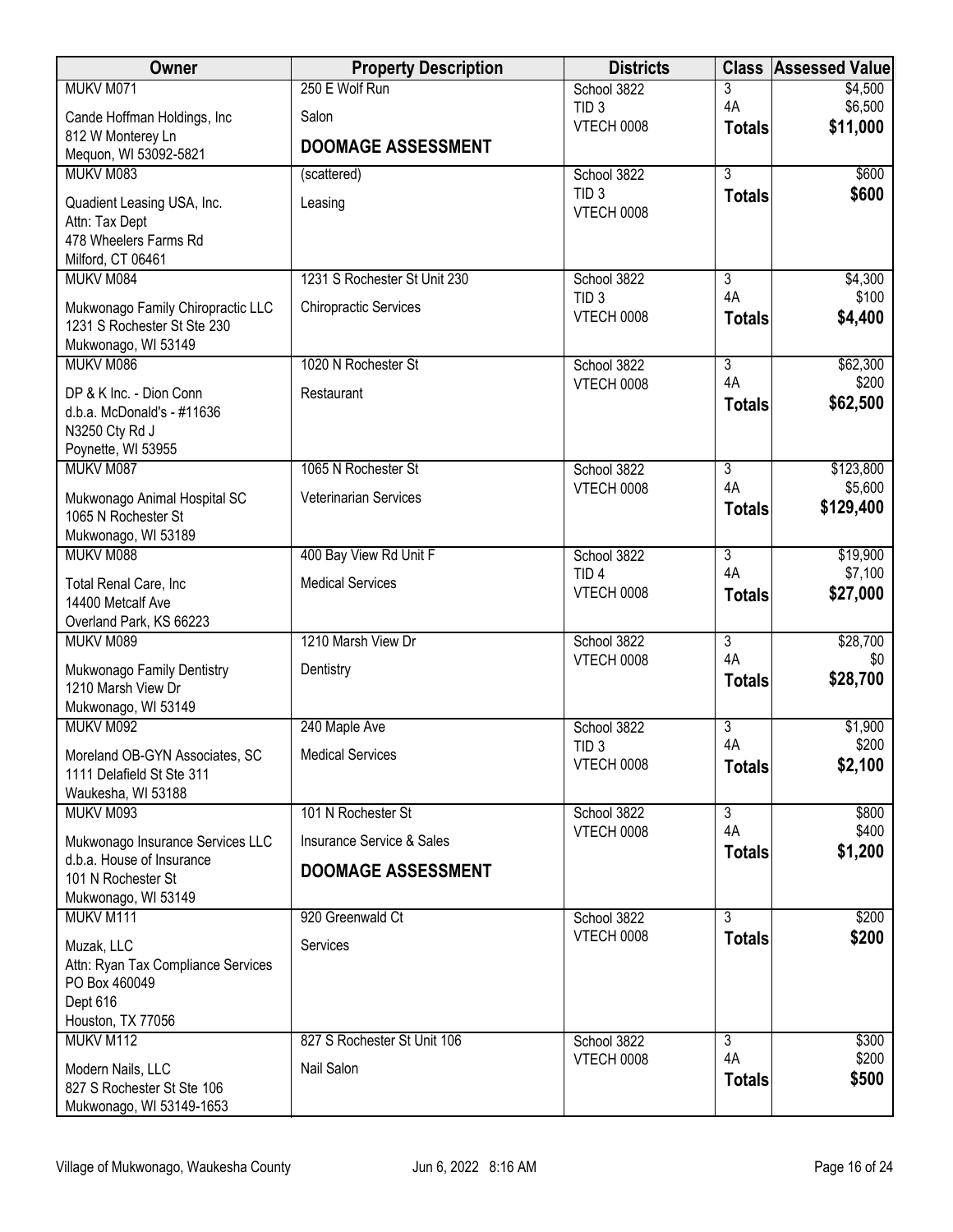| Owner                                                                                                   | <b>Property Description</b>       | <b>Districts</b>                      |                     | <b>Class Assessed Value</b> |
|---------------------------------------------------------------------------------------------------------|-----------------------------------|---------------------------------------|---------------------|-----------------------------|
| MUKV N013                                                                                               | (scattered)                       | School 3822                           |                     | \$400                       |
| Quadient, Inc.                                                                                          | Leasing                           | VTECH 0008                            | <b>Totals</b>       | \$400                       |
| Attn: Tax Department<br>478 Wheelers Farms Rd                                                           |                                   |                                       |                     |                             |
| Milford, CT 06461                                                                                       |                                   |                                       |                     |                             |
| MUKV N016                                                                                               | (scattered)                       | School 3822                           | $\overline{3}$      | \$4,000                     |
| NuCO2 Supply LLC                                                                                        | Leasing                           | VTECH 0008                            | <b>Totals</b>       | \$4,000                     |
| Attn: Tax Dept<br>10 Riverview Dr                                                                       |                                   |                                       |                     |                             |
| Danbury, CT 06810                                                                                       |                                   |                                       |                     |                             |
| MUKV N018                                                                                               | (scattered)                       | School 3822                           | $\overline{3}$      | \$800                       |
| National Entertainment Network, LLC<br>246 S Taylor Ave Unit 200<br>Louisville, CO 80027-3603           | Amusement & Vending               | TID <sub>3</sub><br><b>VTECH 0008</b> | <b>Totals</b>       | \$800                       |
| MUKV N025                                                                                               | 1010 N Rochester St               | School 3822                           | $\overline{3}$      | \$1,600                     |
| Nestle USA, Inc                                                                                         | <b>Beverage Brewing Equipment</b> | VTECH 0008                            | <b>Totals</b>       | \$1,600                     |
| Attn: Property Tax<br>PO Box 330219<br>Nashville, TN 37203                                              |                                   |                                       |                     |                             |
| MUKV O006                                                                                               | 320 Bay View Rd                   | School 3822                           | $\overline{3}$      | \$80,900                    |
|                                                                                                         |                                   | TID <sub>4</sub>                      | 4A                  | \$2,200                     |
| Oral & Maxillofacial Surgery Assoc of<br>Waukesha Ltd<br>111 Delafield St Ste 222<br>Waukesha, WI 53188 | <b>Medical Services</b>           | VTECH 0008                            | <b>Totals</b>       | \$83,100                    |
| MUKV O087                                                                                               | 1231 S Rochester St Unit 100      | School 3822                           | $\overline{3}$      | \$23,300                    |
| Orthopaedic Associates of Wisconsin<br>N15 W28300 Golf Rd #102<br>Pewaukee, WI 53072                    | <b>Medical Services</b>           | TID <sub>3</sub><br>VTECH 0008        | <b>Totals</b>       | \$23,300                    |
| MUKV P001                                                                                               | (scattered)                       | School 3822                           | $\overline{3}$      | \$18,500                    |
|                                                                                                         |                                   | <b>VTECH 0008</b>                     | <b>Totals</b>       | \$18,500                    |
| Grayhawk Leasing, LLC<br>1412 Main St Ste 1500<br>Dallas, TX 75202                                      | Sales & Distribution              |                                       |                     |                             |
| MUKV P010                                                                                               | (scattered)                       | School 3822                           | $\overline{3}$      | \$100                       |
| Pitney Bowes Inc<br>600 N Westshore Blvd<br>Ste 810<br>Tampa, FL 33609-1057                             | Leasing                           | VTECH 0008                            | <b>Totals</b>       | \$100                       |
| MUKV P026                                                                                               | 405 River Crest Ct                | School 3822                           | 3                   | \$12,700                    |
| Pyramax Bank FSB<br>7001 W Edgerton Ave<br>Greenfield, WI 53220-4480                                    | <b>Financial Services</b>         | <b>VTECH 0008</b>                     | 4A<br><b>Totals</b> | \$3,900<br>\$16,600         |
| MUKV P028                                                                                               | 955 Main St                       | School 3822                           | $\overline{3}$      | \$2,300                     |
| EYM Pizza of Wisconsin<br>d.b.a. Pizza Hut #035644<br>PO Box 460189<br>Houston, TX 77056                | Restaurant                        | TID <sub>4</sub><br><b>VTECH 0008</b> | <b>Totals</b>       | \$2,300                     |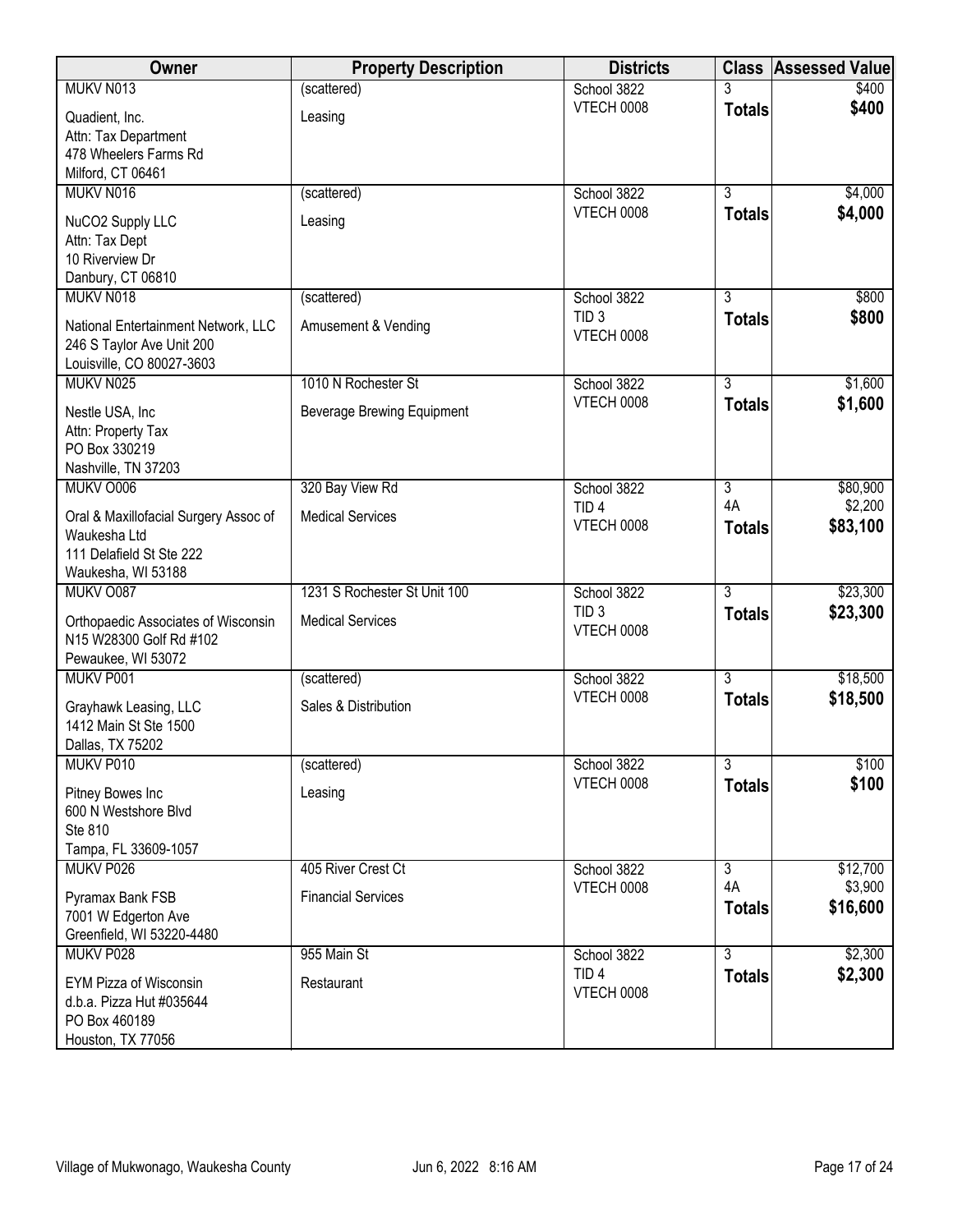| Owner                                           | <b>Property Description</b>   | <b>Districts</b>                 | <b>Class</b>   | <b>Assessed Value</b> |
|-------------------------------------------------|-------------------------------|----------------------------------|----------------|-----------------------|
| MUKV P030                                       | 307 S Rochester St            | School 3822                      | 3              | \$1,200               |
| Pillar Design Group Inc                         | <b>Architectural Services</b> | <b>VTECH 0008</b>                | 4A             | \$100                 |
| Attn: Genevieve Liesemeyer                      |                               |                                  | <b>Totals</b>  | \$1,300               |
| 307 S Rochester St                              |                               |                                  |                |                       |
| Mukwonago, WI 53149<br>MUKV P032                | 123 Wolf Run Unit 2           | School 3822                      | $\overline{3}$ | \$1,000               |
|                                                 |                               | <b>VTECH 0008</b>                | <b>Totals</b>  | \$1,000               |
| Pixelpaint Graphics, Inc<br>Attn: Jeff Rudolph  | Graphic Design                |                                  |                |                       |
| 123 Wolf Run Ste 2                              |                               |                                  |                |                       |
| Mukwonago, WI 53149                             |                               |                                  |                |                       |
| MUKV P033                                       | 215 Bay View Rd               | School 3822                      | 3              | \$5,700               |
| Print, Pack & Ship LLC                          | Packaging/Shipping            | VTECH 0008                       | <b>Totals</b>  | \$5,700               |
| 215 Bayview Rd                                  |                               |                                  |                |                       |
| Mukwonago, WI 53149                             | <b>DOOMAGE ASSESSMENT</b>     |                                  |                |                       |
| MUKV P037                                       | (scattered)                   | School 3822                      | $\overline{3}$ | \$16,600              |
| Pitney Bowes Global Financial Services          | Leasing                       | VTECH 0008                       | <b>Totals</b>  | \$16,600              |
| LLC                                             |                               |                                  |                |                       |
| 600 N Westshore Blvd Ste 810<br>Tampa, FL 33609 |                               |                                  |                |                       |
| MUKV P046                                       | 413 McKenzie Rd               | School 3822                      | 3              | \$8,200               |
|                                                 |                               | <b>VTECH 0008</b>                | 4A             | \$600                 |
| Purely Med Gas, Inc<br>Attn: Tomislav Spremo    | Sales & Service               |                                  | <b>Totals</b>  | \$8,800               |
| 413 McKenzie Rd                                 |                               |                                  |                |                       |
| Mukwonago, WI 53149-1448                        |                               |                                  |                |                       |
| MUKV P049                                       | 240 Maple Ave                 | School 3822                      | $\overline{3}$ | \$192,100             |
| ProHealth Care Medical Assoc, Inc -             | <b>Medical Services</b>       | TID <sub>3</sub>                 | 4A             | \$49,600              |
| Mukwonago                                       |                               | <b>VTECH 0008</b>                | <b>Totals</b>  | \$241,700             |
| N17 W24100 Riverwood Dr #200                    |                               |                                  |                |                       |
| Waukesha, WI 53188<br>MUKV P068                 | 555 Bay View Rd               | School 3822                      | $\overline{3}$ | \$1,300               |
|                                                 |                               | <b>VTECH 0008</b>                | <b>Totals</b>  | \$1,300               |
| Polkadots                                       | Retail                        |                                  |                |                       |
| 555 Bay View Rd<br>Mukwonago, WI 53149          |                               |                                  |                |                       |
| MUKV P076                                       | 305 S Rochester St            | School 3822                      | $\overline{3}$ | \$100                 |
| Pat Mueller                                     | Retail                        | <b>VTECH 0008</b>                | 4A             | \$100                 |
| d.b.a. Pat's Corner Closet                      |                               |                                  | <b>Totals</b>  | \$200                 |
| 301 S Rochester St                              |                               |                                  |                |                       |
| Mukwonago, WI 53149                             |                               |                                  |                |                       |
| MUKV P078                                       | 827 S Rochester St Unit 107   | School 3822<br><b>VTECH 0008</b> | $\overline{3}$ | \$5,000               |
| Perfect Fit LLC                                 | <b>Fitness</b>                |                                  | <b>Totals</b>  | \$5,000               |
| 827 S Rochester Ste 107                         | <b>DOOMAGE ASSESSMENT</b>     |                                  |                |                       |
| Mukwonago, WI 53149-1653<br>MUKV Q011           | (scattered)                   | School 3822                      | 4A             | \$1,000               |
|                                                 |                               | VTECH 0008                       | <b>Totals</b>  | \$1,000               |
| Quench USA, Inc<br>PO Box 5166                  | Leasing                       |                                  |                |                       |
| Oak Brook, IL 60522-5166                        |                               |                                  |                |                       |
| MUKV R010                                       | 809 S Rochester St            | School 3822                      | 4A             | \$1,800               |
| Rivers Edge Car Wash Inc                        | <b>Auto Services</b>          | <b>VTECH 0008</b>                | <b>Totals</b>  | \$1,800               |
| S101 W32860 Westpoint Dr                        |                               |                                  |                |                       |
| Mukwonago, WI 53149-9559                        |                               |                                  |                |                       |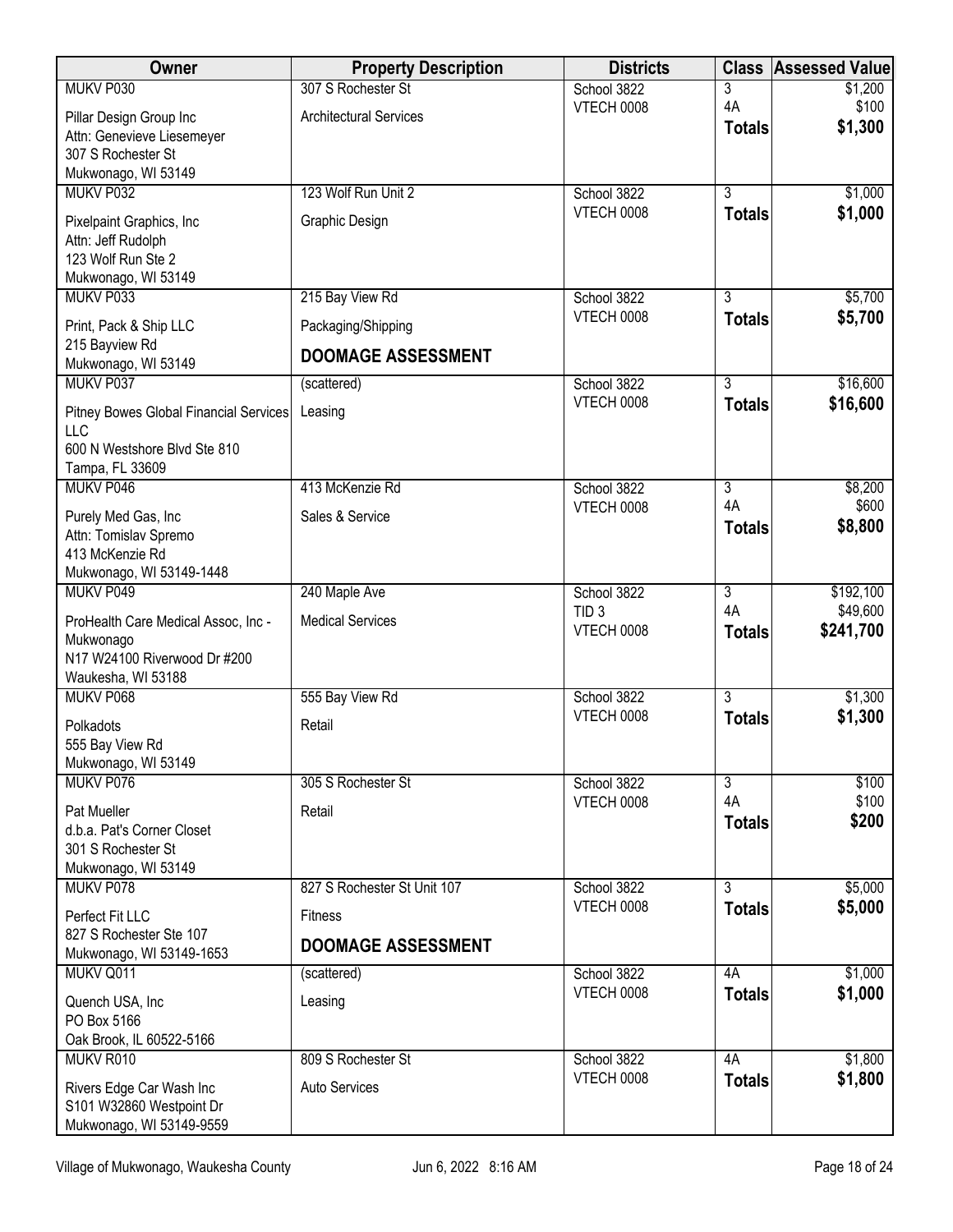| Owner                                        | <b>Property Description</b>    | <b>Districts</b>                |                      | <b>Class Assessed Value</b> |
|----------------------------------------------|--------------------------------|---------------------------------|----------------------|-----------------------------|
| MUKV R018                                    | 941 Perkins Dr                 | School 3822                     | 3                    | \$42,500                    |
| Roberts Orthodontic Laboratory, Inc          | <b>Orthodontic Services</b>    | <b>VTECH 0008</b>               | 4A                   | \$200<br>\$42,700           |
| 941 Perkins Dr                               |                                |                                 | <b>Totals</b>        |                             |
| Mukwonago, WI 53149                          |                                |                                 |                      |                             |
| MUKV R020                                    | 700 Swan Dr                    | School 3822<br>VTECH 0008       | $\overline{3}$<br>4A | \$3,000<br>\$1,600          |
| Rigibore, Inc                                | <b>Boring Bars</b>             |                                 | <b>Totals</b>        | \$4,600                     |
| 700 Swan Dr                                  | <b>DOOMAGE ASSESSMENT</b>      |                                 |                      |                             |
| Mukwonago, WI 53149<br>MUKV R024             | 475 McKenzie Rd                | School 3822                     | $\overline{3}$       | \$12,100                    |
|                                              |                                | <b>VTECH 0008</b>               | 4A                   | \$500                       |
| Lillian Rose, Inc                            | Retail                         |                                 | <b>Totals</b>        | \$12,600                    |
| Attn: Susan D'Amour<br>PO Box 182            |                                |                                 |                      |                             |
| Mukwonago, WI 53149-0182                     |                                |                                 |                      |                             |
| MUKV R027                                    | 821 Perkins Dr                 | School 3822                     | $\overline{3}$       | \$3,600                     |
| Ross' Grading Inc                            | <b>Contractor Services</b>     | VTECH 0008                      | <b>Totals</b>        | \$3,600                     |
| Attn: Ross Rebernick                         |                                |                                 |                      |                             |
| 821 Perkins Dr                               |                                |                                 |                      |                             |
| Mukwonago, WI 53149                          |                                |                                 |                      |                             |
| MUKV R032                                    | 400 Bay View Rd Unit K         | School 3822<br>TID <sub>4</sub> | 3<br>4A              | \$1,300<br>\$100            |
| Reichl & Kolstad Orthodontics, S.C.          | Dentistry                      | <b>VTECH 0008</b>               | <b>Totals</b>        | \$1,400                     |
| 2140 W St Paul Ave #A                        |                                |                                 |                      |                             |
| Waukesha, WI 53188                           | 250 E Wolf Run                 |                                 |                      |                             |
| MUKV R034                                    |                                | School 3822<br>TID <sub>3</sub> | 4A<br><b>Totals</b>  | \$200<br>\$200              |
| Redbox Automated Retail, LLC                 | DVDs/Games                     | <b>VTECH 0008</b>               |                      |                             |
| PO Box 72210<br>Phoenix, AZ 85050            |                                |                                 |                      |                             |
| MUKV R036                                    | 1010 N Rochester St            | School 3822                     | 4A                   | \$200                       |
|                                              |                                | VTECH 0008                      | <b>Totals</b>        | \$200                       |
| Redbox Automated Retail, LLC<br>PO Box 72210 | DVDs/Games                     |                                 |                      |                             |
| Phoenix, AZ 85050                            |                                |                                 |                      |                             |
| MUKV R038                                    | 108 Main St                    | School 3822                     | 3                    | \$1,000                     |
| Roffler Barber                               | <b>Barber Shop</b>             | VTECH 0008                      | 4A                   | \$200                       |
| Attn: Gary L Dums                            |                                |                                 | <b>Totals</b>        | \$1,200                     |
| 108 Main St                                  |                                |                                 |                      |                             |
| Mukwonago, WI 53149                          |                                |                                 |                      |                             |
| MUKV R040                                    | 827 S Rochester St Unit 112    | School 3822                     | 3                    | \$16,000                    |
| <b>Ridgeview Dental</b>                      | Dentistry                      | VTECH 0008                      | <b>Totals</b>        | \$16,000                    |
| Attn: Einar C Svang, DDS                     | <b>DOOMAGE ASSESSMENT</b>      |                                 |                      |                             |
| 827 Rochester St S #112                      |                                |                                 |                      |                             |
| Mukwonago, WI 53149-1655<br>MUKV R042        |                                |                                 | 3                    | \$600                       |
|                                              | 851 Greenridge Center          | School 3822<br>VTECH 0008       | <b>Totals</b>        | \$600                       |
| Rug Doctor, LLC                              | <b>Carpet Cleaning Rentals</b> |                                 |                      |                             |
| 2201 W Plano Pkwy Ste 100<br>Plano, TX 75075 |                                |                                 |                      |                             |
| MUKV R043                                    | 250 E Wolf Run                 | School 3822                     | $\overline{3}$       | \$1,100                     |
|                                              |                                | TID <sub>3</sub>                | <b>Totals</b>        | \$1,100                     |
| Rug Doctor, LLC<br>2201 W Plano Pkwy Ste 100 | <b>Carpet Cleaning Rentals</b> | VTECH 0008                      |                      |                             |
| Plano, TX 75075                              |                                |                                 |                      |                             |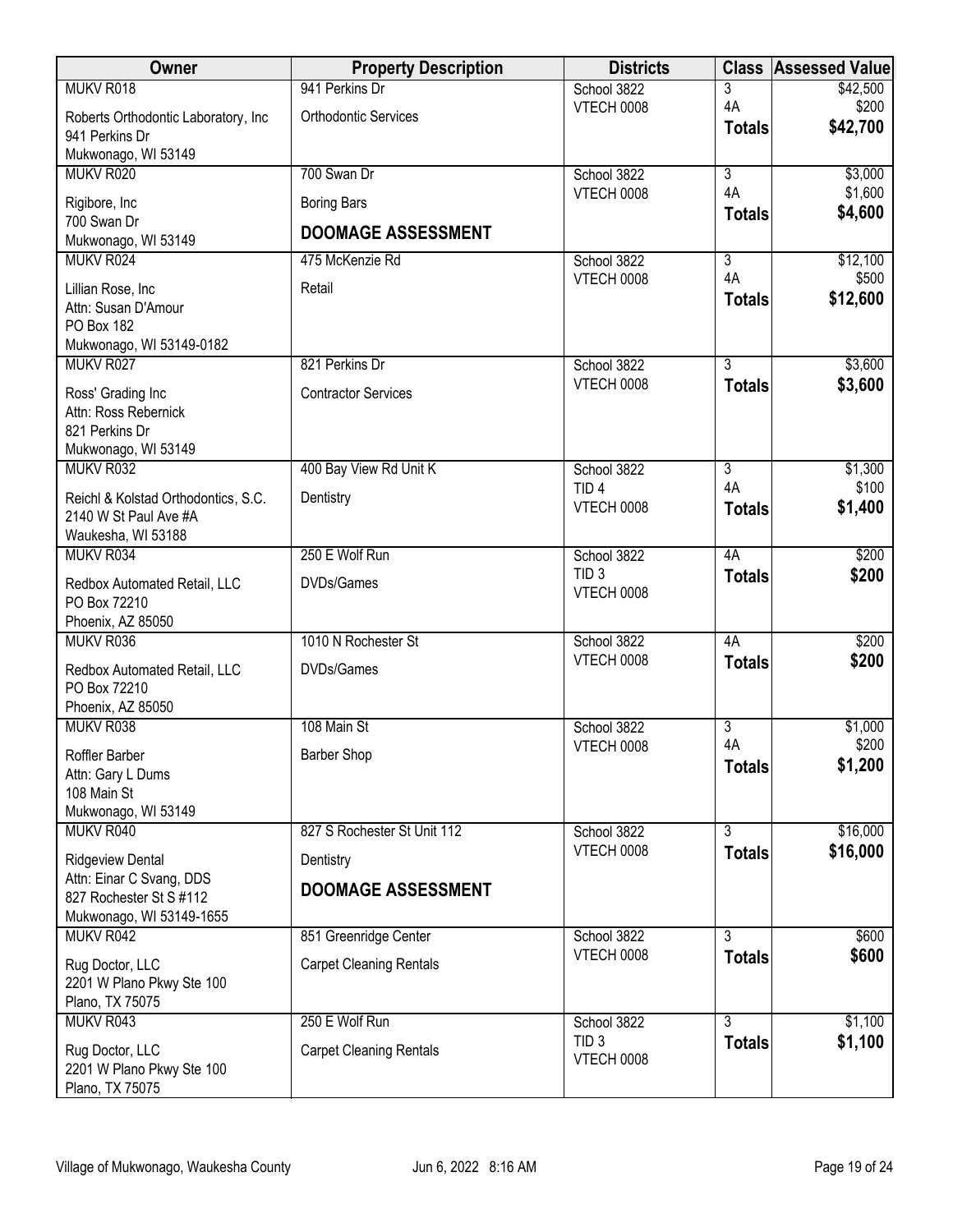| Owner                                                  | <b>Property Description</b>   | <b>Districts</b>                      | <b>Class</b>        | <b>Assessed Value</b> |
|--------------------------------------------------------|-------------------------------|---------------------------------------|---------------------|-----------------------|
| MUKV R044                                              | 885 S Rochester St            | School 3822                           | 3                   | \$34,100              |
| Roaring Fork LLC                                       | Restaurant                    | <b>VTECH 0008</b>                     | 4A                  | \$18,500              |
| d.b.a. Qdoba Mexican Grill                             |                               |                                       | <b>Totals</b>       | \$52,600              |
| 241 N Broadway Ste 501                                 |                               |                                       |                     |                       |
| Milwaukee, WI 53202                                    |                               |                                       |                     |                       |
| MUKV R046                                              | 121 Wolf Run Unit 4           | School 3822                           | $\overline{3}$      | \$300                 |
| Rural Mutual Insurance Company                         | Insurance Service & Sales     | TID <sub>3</sub><br><b>VTECH 0008</b> | <b>Totals</b>       | \$300                 |
| Attn: Nick Krohn                                       |                               |                                       |                     |                       |
| PO Box 5555                                            |                               |                                       |                     |                       |
| Madison, WI 53705<br>MUKV S001                         | 930 Main St                   |                                       | 3                   |                       |
|                                                        |                               | School 3822<br><b>VTECH 0008</b>      | 4A                  | \$27,700<br>\$400     |
| Schmidt & Bartelt Inc                                  | <b>Funeral Services</b>       |                                       | <b>Totals</b>       | \$28,100              |
| 10121 W North Ave                                      |                               |                                       |                     |                       |
| Wauwatosa, WI 53226<br>MUKV S011                       | 412 Franklin St               | School 3822                           | $\overline{3}$      | \$2,500               |
|                                                        |                               | VTECH 0008                            | 4A                  | \$100                 |
| F.N. Schmidt & Associates, Inc.                        | Manufacturer's Representative |                                       | <b>Totals</b>       | \$2,600               |
| Attn: John J Schmidt<br>412 Franklin St                |                               |                                       |                     |                       |
| Mukwonago, WI 53149                                    |                               |                                       |                     |                       |
| MUKV S017                                              | 103 Lake St                   | School 3822                           | $\overline{3}$      | \$14,400              |
| Sykes Foods, LLC                                       | Restaurant                    | <b>VTECH 0008</b>                     | 4A                  | \$9,900               |
| d.b.a. Subway                                          |                               |                                       | <b>Totals</b>       | \$24,300              |
| 1504 David Ln                                          | <b>DOOMAGE ASSESSMENT</b>     |                                       |                     |                       |
| Waukesha, WI 53189                                     |                               |                                       |                     |                       |
| MUKV S050                                              | 701 Main St                   | School 3822                           | 3                   | \$300                 |
| Sandy's Miller Time                                    | Bar & Grill                   | <b>VTECH 0008</b>                     | 4A<br><b>Totals</b> | \$200<br>\$500        |
| 701 Main St                                            | <b>DOOMAGE ASSESSMENT</b>     |                                       |                     |                       |
| Mukwonago, WI 53149                                    |                               |                                       |                     |                       |
| MUKV S054                                              | 414 Main St                   | School 3822<br><b>VTECH 0008</b>      | $\overline{3}$      | \$300<br>\$300        |
| State Farm Mutual Automobile Insurance                 | Insurance Service & Sales     |                                       | <b>Totals</b>       |                       |
| Co.                                                    |                               |                                       |                     |                       |
| Attn: Tax & Compliance-Property Tax<br>PO Box 2155     |                               |                                       |                     |                       |
| Bloomington, IL 61702                                  |                               |                                       |                     |                       |
| MUKV S058                                              | 435 River Crest Ct            | School 3822                           | $\overline{3}$      | \$7,700               |
|                                                        | <b>Chiropractic Services</b>  | <b>VTECH 0008</b>                     | 4A                  | \$2,700               |
| Spencer-Smith Chiropractic<br>Attn: Erin Spencer-Smith |                               |                                       | <b>Totals</b>       | \$10,400              |
| 435 Rivercrest Ct                                      |                               |                                       |                     |                       |
| Mukwonago, WI 53149                                    |                               |                                       |                     |                       |
| MUKV S059                                              | 360 Bay View Rd               | School 3822                           | 3                   | \$15,900              |
| The Sherwin-Williams Co. #703278                       | Retail                        | VTECH 0008                            | 4A                  | \$13,100              |
| PO Box 6027                                            |                               |                                       | <b>Totals</b>       | \$29,000              |
| Cleveland, OH 44101                                    |                               |                                       |                     |                       |
| MUKV S060                                              | 1231 S Rochester St Unit 110  | School 3822                           | $\overline{3}$      | \$13,000              |
| <b>Shorewest Realtors</b>                              | <b>Real Estate</b>            | TID <sub>3</sub>                      | 4A                  | \$300                 |
| Attn: Michele Monroe                                   |                               | <b>VTECH 0008</b>                     | <b>Totals</b>       | \$13,300              |
| PO Box 942                                             |                               |                                       |                     |                       |
| Brookfield, WI 53008-0942                              |                               |                                       |                     |                       |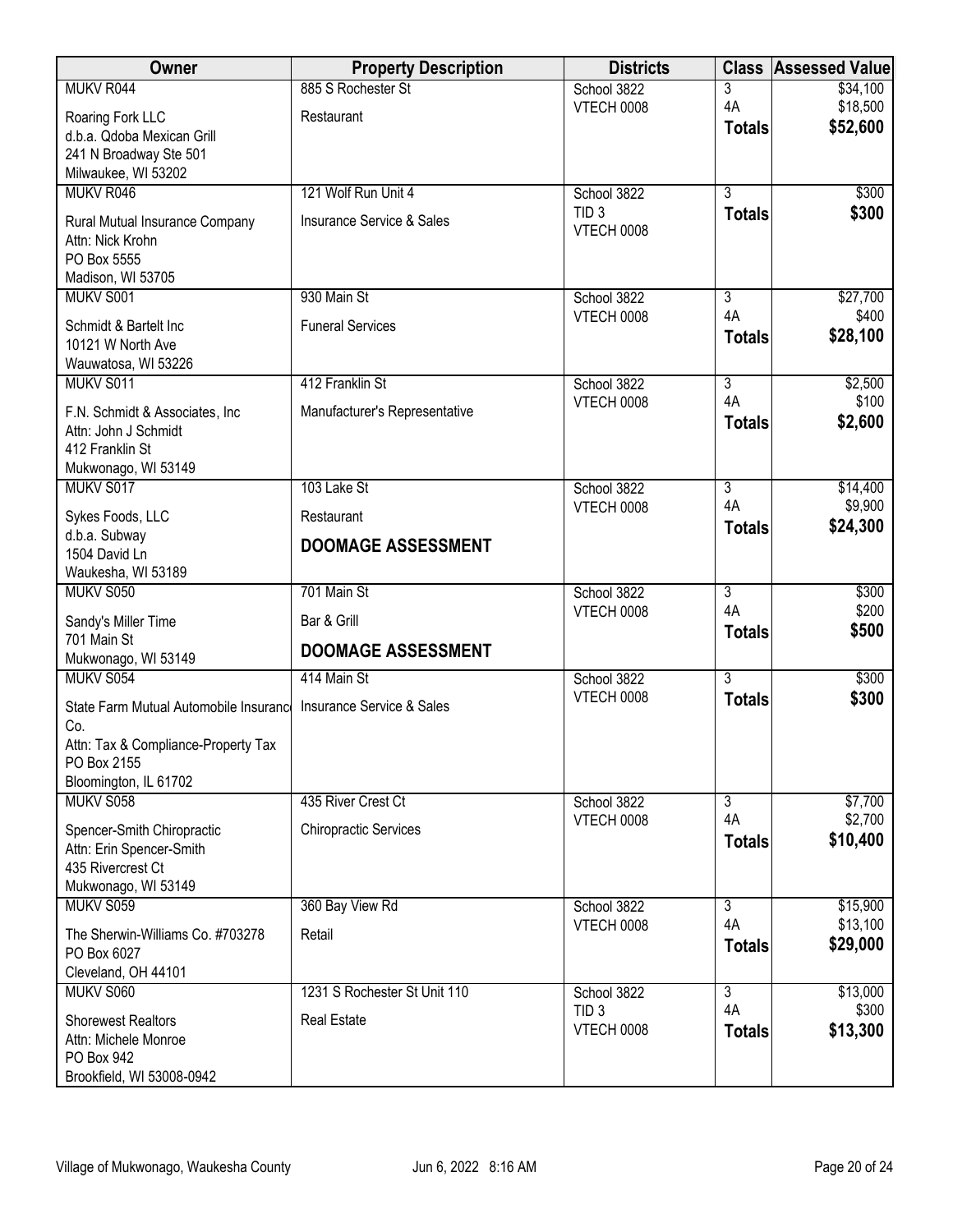| Owner                                                | <b>Property Description</b> | <b>Districts</b>                 | <b>Class</b>         | <b>Assessed Value</b> |
|------------------------------------------------------|-----------------------------|----------------------------------|----------------------|-----------------------|
| MUKV S070                                            | 453 River Crest Ct          | School 3822                      | 3                    | \$11,200              |
| <b>Sullivan Dentistry</b>                            | Dentistry                   | <b>VTECH 0008</b>                | 4A                   | \$1,000               |
| Attn: John S Sullivan                                |                             |                                  | <b>Totals</b>        | \$12,200              |
| N9225 Southshore Dr                                  |                             |                                  |                      |                       |
| East Troy, WI 53120                                  |                             |                                  |                      |                       |
| MUKV S073                                            | 801 Main St                 | Lake Mgmt - Phantom              | $\overline{3}$       | \$2,500               |
| Schreiber Financial Services, Inc                    | <b>Financial Services</b>   | Lake8070                         | 4A                   | \$400                 |
| Attn: Scott M Schreiber                              |                             | School 3822                      | <b>Totals</b>        | \$2,900               |
| 801 Main St                                          |                             | <b>VTECH 0008</b>                |                      |                       |
| Mukwonago, WI 53149                                  |                             |                                  |                      |                       |
| MUKV S077                                            | 400 Bay View Rd Unit H      | School 3822                      | $\overline{3}$       | \$15,600              |
|                                                      |                             | TID <sub>4</sub>                 | 4A                   | \$200                 |
| AG Perio, LLC                                        | Dentistry                   | VTECH 0008                       | <b>Totals</b>        | \$15,800              |
| 400 Bay View Rd Ste H<br>Mukwonago, WI 53149-1770    | <b>DOOMAGE ASSESSMENT</b>   |                                  |                      |                       |
| MUKV S081                                            | (scattered)                 | School 3822                      | $\overline{3}$       | \$3,200               |
|                                                      | Wholesale                   | VTECH 0008                       | <b>Totals</b>        | \$3,200               |
| Smucker FoodService, Inc<br>PO Box 3576              |                             |                                  |                      |                       |
| Chicago, IL 60654                                    |                             |                                  |                      |                       |
| MUKV S083                                            | 507 Main St                 | School 3822                      | $\overline{3}$       | \$500                 |
|                                                      |                             | <b>VTECH 0008</b>                | 4A                   | \$1,200               |
| FJ Partners LLC                                      | Restaurant                  |                                  | <b>Totals</b>        | \$1,700               |
| d.b.a. Sol De Mexico                                 |                             |                                  |                      |                       |
| 507 Main St                                          |                             |                                  |                      |                       |
| Mukwonago, WI 53149                                  |                             |                                  |                      |                       |
| MUKV S085                                            | 885 S Rochester St          | School 3822<br><b>VTECH 0008</b> | $\overline{3}$<br>4A | \$94,400<br>\$14,800  |
| Starbucks Corporation #51920                         | Retail                      |                                  |                      | \$109,200             |
| PO Box 34442                                         |                             |                                  | <b>Totals</b>        |                       |
| M/S S-Tax 3                                          |                             |                                  |                      |                       |
| Seattle, WA 98124-1442                               |                             |                                  |                      |                       |
| MUKV S086                                            | 250 E Wolf Run              | School 3822                      | $\overline{3}$       | \$2,100               |
| Scholl's Wellness Company, LLC                       | Services                    | TID <sub>3</sub>                 | <b>Totals</b>        | \$2,100               |
| PO Box 80615                                         |                             | <b>VTECH 0008</b>                |                      |                       |
| Indianapolis, IN 46280                               |                             |                                  |                      |                       |
| MUKV S088                                            | 240 Maple Ave Unit 2220     | School 3822                      | $\overline{3}$       | \$50,800              |
| Southern Lakes Endoscopy, LLC                        | <b>Medical Services</b>     | TID <sub>3</sub>                 | 4A                   | \$400                 |
| 2801 W Kinnickinnic Pkwy                             |                             | VTECH 0008                       | <b>Totals</b>        | \$51,200              |
| Ste 1080                                             |                             |                                  |                      |                       |
| Milwaukee, WI 53215                                  |                             |                                  |                      |                       |
| MUKV S089                                            | 400 Bay View Rd Unit I      | School 3822                      |                      |                       |
|                                                      | Services                    | TID <sub>4</sub>                 | <b>Totals</b>        |                       |
| Suburban Laboratories of Southeast<br>Wisconsin, LLC |                             | VTECH 0008                       |                      |                       |
| 400 Bay View Rd Unit I                               |                             |                                  |                      |                       |
| Mukwonago, WI 53149                                  |                             |                                  |                      |                       |
| MUKV S090                                            | 525 S Rochester St Unit 2   | School 3822                      | 3                    | \$800                 |
|                                                      |                             | <b>VTECH 0008</b>                | 4A                   | \$100                 |
| Studio M                                             | Hair Salon                  |                                  | <b>Totals</b>        | \$900                 |
| Attn: Michelle Collins                               |                             |                                  |                      |                       |
| 525 S Rochester St Unit 2                            |                             |                                  |                      |                       |
| Mukwonago, WI 53149                                  |                             |                                  |                      |                       |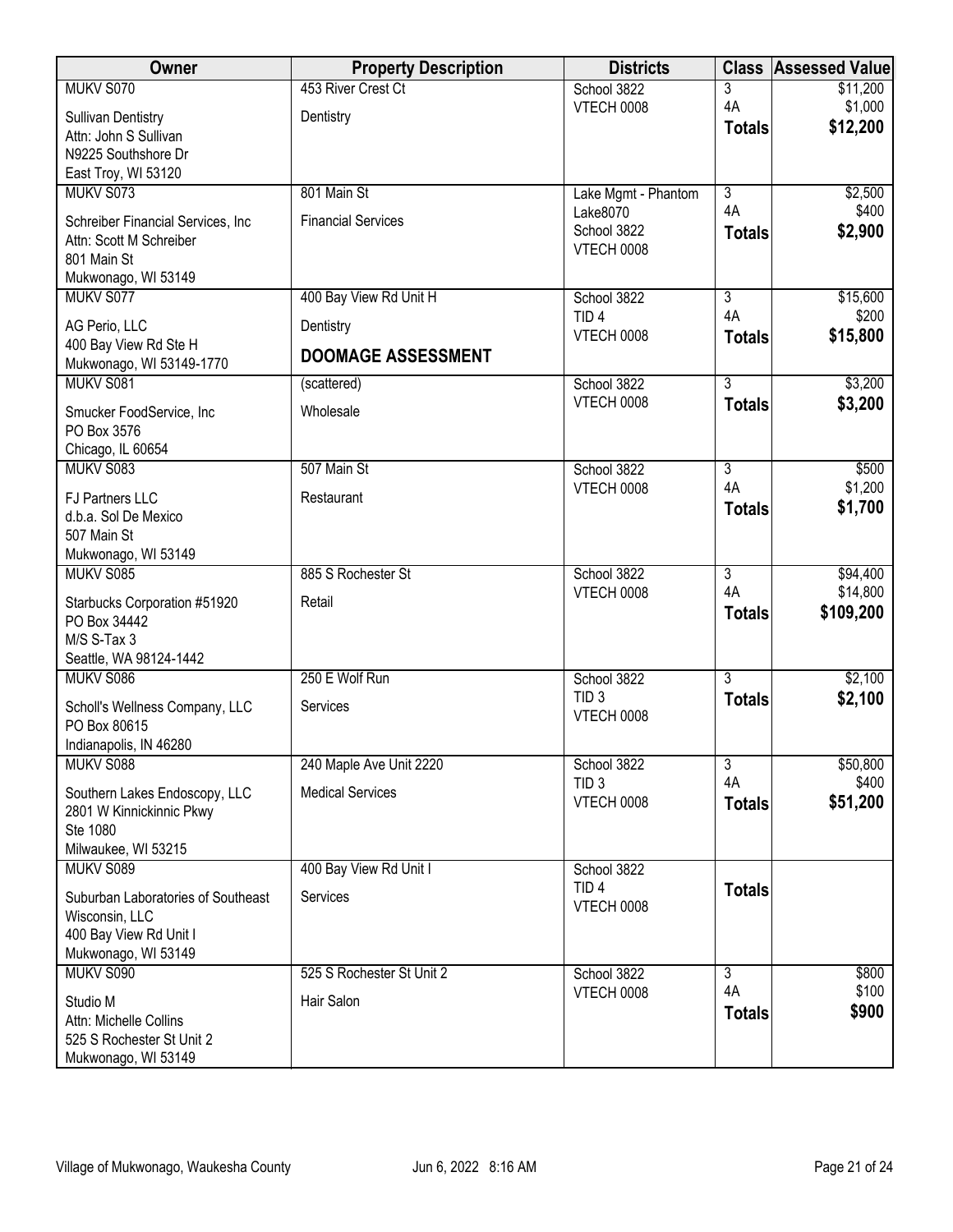| Owner                                                                                                                       | <b>Property Description</b>  | <b>Districts</b>                      | <b>Class</b>        | <b>Assessed Value</b> |
|-----------------------------------------------------------------------------------------------------------------------------|------------------------------|---------------------------------------|---------------------|-----------------------|
| MUKV T010                                                                                                                   | 920 Greenwald Ct             | School 3822                           |                     | \$42,900              |
| Albor Restaurants Group, LLC<br>d.b.a. Taco Bell #31989<br>485 Half Day Rd Ste 250<br>Buffalo Grove, IL 60089               | Restaurant                   | <b>VTECH 0008</b>                     | <b>Totals</b>       | \$42,900              |
| MUKV T027                                                                                                                   | 857 S Rochester St Unit 500  | School 3822                           | $\overline{3}$      | \$26,600              |
| Tractor Supply Company, Inc<br>d.b.a. TSC #0339<br>Attn: Wilson & Franco<br>11000 Richmond Ave Ste 350<br>Houston, TX 77042 | Retail                       | <b>VTECH 0008</b>                     | 4A<br><b>Totals</b> | \$3,900<br>\$30,500   |
| MUKV T037                                                                                                                   | 250 E Wolf Run               | School 3822                           | 3                   | \$4,400               |
| Tax Services of America Inc<br>d.b.a. Jackson Hewitt Tax Service<br>PO Box 941290<br>Maitland, FL 32794                     | <b>Professional Services</b> | TID <sub>3</sub><br><b>VTECH 0008</b> | 4A<br><b>Totals</b> | \$100<br>\$4,500      |
| MUKV T041                                                                                                                   | 105 Fox St                   | School 3822                           | 3                   | \$2,100               |
| Karma Distributing, LLC<br>d.b.a. The Music Cafe<br>S83 W32938 S Oak Tree Ct<br>Mukwonago, WI 53149                         | Sales & Service              | VTECH 0008                            | <b>Totals</b>       | \$2,100               |
| MUKV T043                                                                                                                   | 851 Greenridge Center        | School 3822                           | $\overline{3}$      | \$300                 |
| The American Bottling Company<br>PO Box 1925<br>Frisco, TX 75034                                                            | Beverage                     | <b>VTECH 0008</b>                     | <b>Totals</b>       | \$300                 |
| MUKV T045                                                                                                                   | 420 Maple Ave                | School 3822                           | $\overline{3}$      | \$30,400              |
| Thomas Greenhouse & Gardens<br>Attn: Jennifer Thomas<br>420 Maple Ave<br>Mukwonago, WI 53149                                | Garden Center                | TID <sub>3</sub><br><b>VTECH 0008</b> | 4A<br><b>Totals</b> | \$9,100<br>\$39,500   |
| MUKV T046                                                                                                                   | 204 S Rochester St Unit B    | School 3822                           | $\overline{3}$      | \$2,500               |
| <b>Todd Beckner Agency, LLC</b>                                                                                             | Insurance Agency             | <b>VTECH 0008</b>                     | 4A                  | \$2,500<br>\$5,000    |
| Attn: Todd Beckner<br>S77W29935 Crossgate Dr<br>Mukwonago, WI 53149-8770                                                    | <b>DOOMAGE ASSESSMENT</b>    |                                       | <b>Totals</b>       |                       |
| MUKV U003                                                                                                                   | 700 Swan Dr                  | School 3822                           | $\overline{3}$      | \$2,800               |
| <b>US Bank National Association</b><br>1310 Madrid St #100<br>Marshall, MN 56258                                            | Leasing                      | <b>VTECH 0008</b>                     | <b>Totals</b>       | \$2,800               |
| MUKV U004                                                                                                                   | 1010 N Rochester St          | School 3822                           | 3                   | \$313,200             |
| Roundy's Wisconsin<br>d.b.a. Ultra Mart, LLC<br>Attn: Property Tax - 7th Floor<br>1014 Vine St<br>Cincinatti, OH 45202      | Retail                       | VTECH 0008                            | 4A<br><b>Totals</b> | \$61,400<br>\$374,600 |
| MUKV V009                                                                                                                   | 447 Bay View Rd              | School 3822                           | 4A                  | \$400                 |
| Village Tire and Automotive, LLC                                                                                            | Auto Sales & Service         | VTECH 0008                            | <b>Totals</b>       | \$400                 |
| 447 Bay View Rd<br>Mukwonago, WI 53149                                                                                      | <b>DOOMAGE ASSESSMENT</b>    |                                       |                     |                       |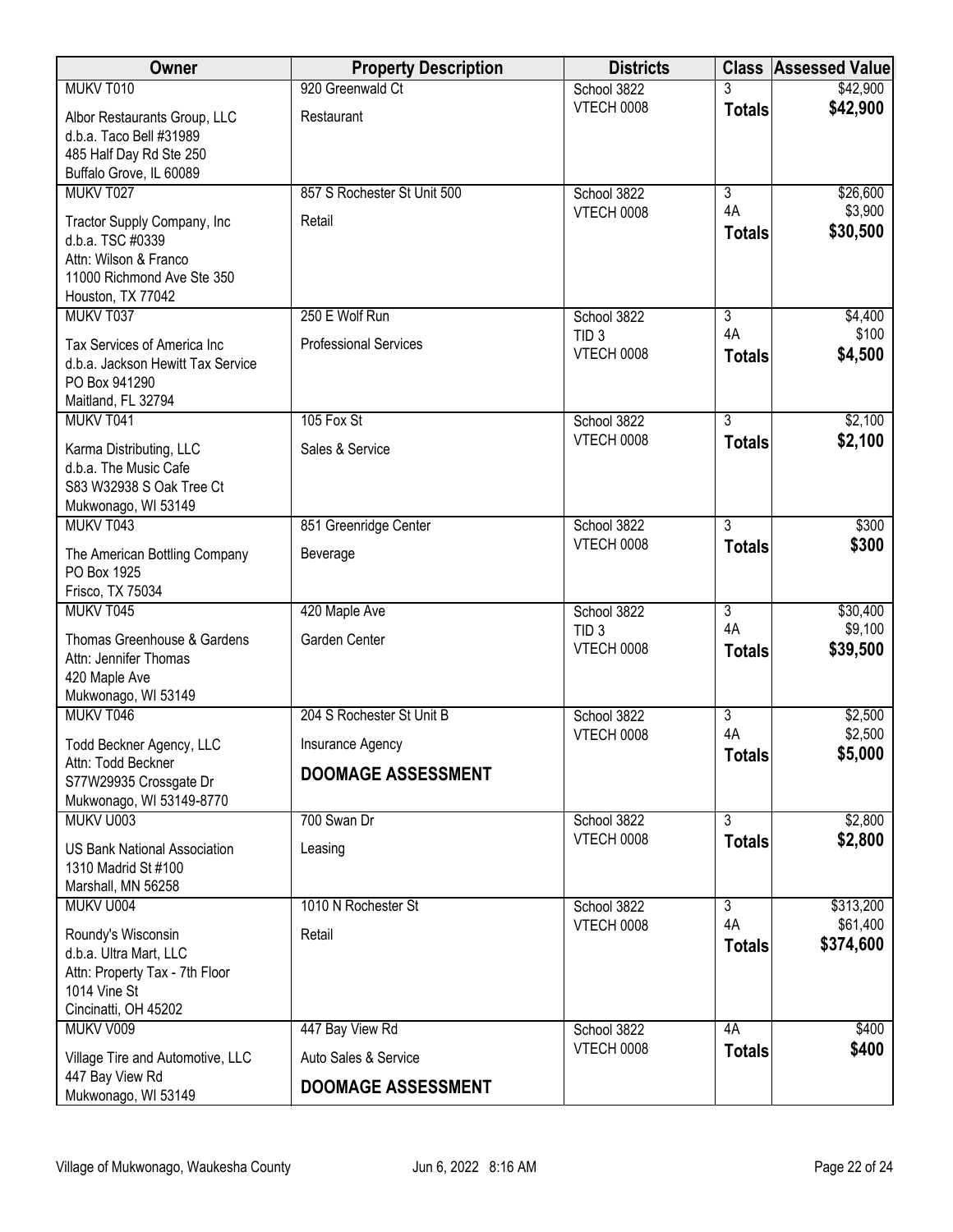| Owner                                              | <b>Property Description</b>  | <b>Districts</b>                | <b>Class</b>         | <b>Assessed Value</b> |
|----------------------------------------------------|------------------------------|---------------------------------|----------------------|-----------------------|
| MUKV V016                                          | 211 N Rochester St           | School 3822                     | 3                    | \$900                 |
| View Incorporated                                  | <b>Property Management</b>   | <b>VTECH 0008</b>               | 4A                   | \$0<br>\$900          |
| 211 N Rochester St Box B                           |                              |                                 | <b>Totals</b>        |                       |
| Mukwonago, WI 53149<br>MUKV V022                   | (scattered)                  | School 3822                     | $\overline{3}$       | \$3,400               |
|                                                    |                              | <b>VTECH 0008</b>               | <b>Totals</b>        | \$3,400               |
| Vitality Foodservice, Inc                          | Leasing                      |                                 |                      |                       |
| PO Box 330219<br>Nashville, TN 37203               |                              |                                 |                      |                       |
| MUKV V023                                          | 123 Wolf Run Unit 4          | School 3822                     | 3                    | \$900                 |
| V2G Surveying LLC                                  | <b>Professional Services</b> | <b>VTECH 0008</b>               | 4A                   | \$800                 |
| 123 Wolf Run Ste 4                                 |                              |                                 | <b>Totals</b>        | \$1,700               |
| Mukwonago, WI 53149                                | <b>DOOMAGE ASSESSMENT</b>    |                                 |                      |                       |
| MUKV W004                                          | 250 E Wolf Run               | School 3822<br>TID <sub>3</sub> | $\overline{3}$<br>4A | \$877,700<br>\$70,500 |
| Wal-Mart Stores East LP US01571                    | Retail                       | VTECH 0008                      | <b>Totals</b>        | \$948,200             |
| PO Box 8050<br>Ms 0555                             |                              |                                 |                      |                       |
| Bentonville, AR 72716-0555                         |                              |                                 |                      |                       |
| MUKV W008                                          | 106 Main St                  | School 3822                     | $\overline{3}$       | \$1,100               |
| WonaGO Biking                                      | Recreation                   | <b>VTECH 0008</b>               | <b>Totals</b>        | \$1,100               |
| 106 Main St                                        |                              |                                 |                      |                       |
| Mukwonago, WI 53149-1306                           |                              |                                 |                      |                       |
| MUKV W025                                          | 214 N Rochester St           | School 3822                     | $\overline{3}$       | \$112,400             |
| Walgreen Co. (001)                                 | Pharmacy                     | <b>VTECH 0008</b>               | 4A<br><b>Totals</b>  | \$400<br>\$112,800    |
| d.b.a. Walgreen Co.07039 - S - PPT                 |                              |                                 |                      |                       |
| 300 Wilmot Rd MS #3301<br>Deerfield, IL 60015-4614 |                              |                                 |                      |                       |
| MUKV W027                                          | 1080 N Rochester St          | School 3822                     | $\overline{3}$       | \$60,600              |
| PB Hahn and Comp, Inc                              | Retail                       | <b>VTECH 0008</b>               | 4A                   | \$300                 |
| d.b.a. Hahn Ace Hardware                           |                              |                                 | <b>Totals</b>        | \$60,900              |
| Attn: Perry Hahn                                   |                              |                                 |                      |                       |
| 2945 State Hwy 83<br>Hartford, WI 53027            |                              |                                 |                      |                       |
| MUKV W028                                          | (scattered)                  | School 3822                     | $\overline{3}$       | \$3,700               |
|                                                    | Leasing                      | <b>VTECH 0008</b>               | <b>Totals</b>        | \$3,700               |
| Wabasha Leasing LLC<br>PO Box 80615                |                              |                                 |                      |                       |
| Indianapolis, IN 46280                             |                              |                                 |                      |                       |
| MUKV W031                                          | 970 Greenwald Ct             | School 3822                     | $\overline{3}$       | \$4,700               |
| Waukesha Power Corporation                         | Sales & Service              | VTECH 0008                      | 4A                   | \$100<br>\$4,800      |
| Attn: DC Silkworth                                 |                              |                                 | <b>Totals</b>        |                       |
| 970 Greenwald Ct<br>Mukwonago, WI 53149            |                              |                                 |                      |                       |
| MUKV W036                                          | 325 Bay View Rd Unit F       | School 3822                     | $\overline{3}$       | \$4,900               |
| Woodhouse Day Spa                                  | <b>Personal Services</b>     | VTECH 0008                      | 4A                   | \$58,100              |
| 325 Bay View Rd Unit F                             |                              |                                 | <b>Totals</b>        | \$63,000              |
| Mukwonago, WI 53149                                | <b>DOOMAGE ASSESSMENT</b>    |                                 |                      |                       |
| MUKV W037                                          | 1160 N Rochester St          | School 3822                     | $\overline{3}$       | \$62,500              |
| Waukesha State Bank                                | <b>Financial Services</b>    | <b>VTECH 0008</b>               | 4A                   | \$5,600<br>\$68,100   |
| PO Box 648                                         |                              |                                 | <b>Totals</b>        |                       |
| Waukesha, WI 53187-0648                            |                              |                                 |                      |                       |